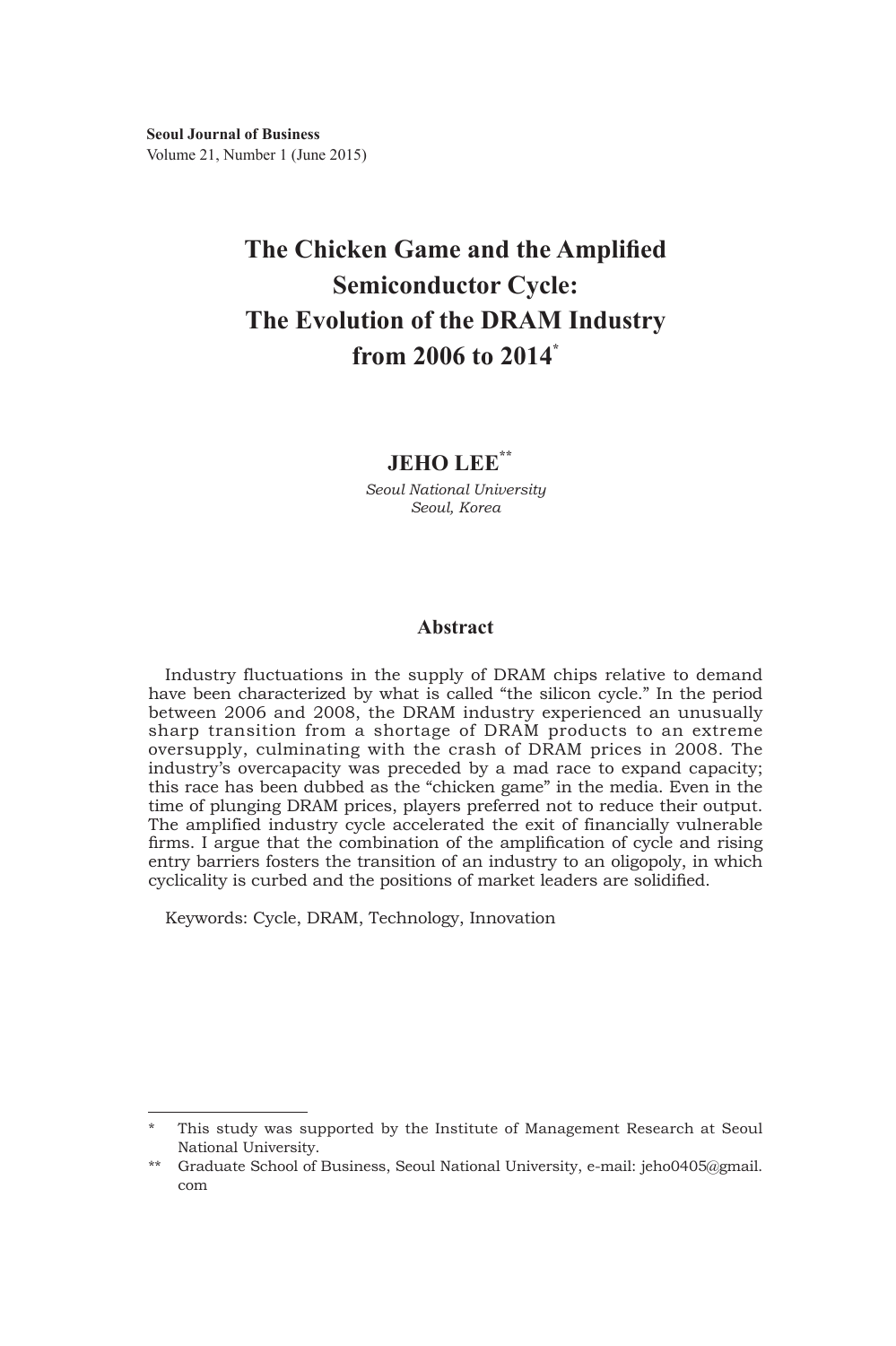#### **INTRODUCTION**

Since Intel created the dynamic random access memory (DRAM) industry by introducing the world's first commercially successful DRAM chip in 1970, industry competition has been fierce. Occasionally, newcomers have entered the market, and changes in leadership have occurred. Industry fluctuations in the supply of DRAM chips relative to demand have been labeled "the silicon cycle," the booms and busts of which have been irregular and unpredictable.

In the midst of the 2008 financial crisis, an unprecedented level of oversupply occurred in the DRAM industry, with prices plummeting below the chipmaker's material costs. The industry's overcapacity was preceded by a mad race to expand capacity; this race has been dubbed as the "chicken game" in the media (e.g., Wang 2009). Even in the time of plunging DRAM prices, players preferred not to reduce their output; as a result, cutback decisions came too late, leading to a major shakeout in the industry. Two major competitors, Qimonda and Elpida Memory, left the industry. Other DRAM manufacturers experienced mounting losses and financial pressures, and were driven to marginal positions. Eventually, the industry evolved into an oligopoly with three main players: Samsung Electronics, SK Hynix, and the Micron Group. Burning questions raised in this paper are: Under what conditions do unstable industry cycles persist or stabilize? How do such industry cycles affect the position of market leaders?

In many capital-intensive industries, industry cycles, which affect the competitive positions and survival of firms, can often be observed. In the shipping industry, investment in ships at the ends of up cycles can lead to the loss of those ships or even the exit of firms (Theotokas and Harlaftis 2009). For example, a debt crisis blew the STX Group onto the rocks when the shipping and shipbuilding industries experienced an unprecedentedly severe downturn in the wake of the 2008 financial crisis. In the boom period prior to the crisis, the STX Group expanded aggressively based on the belief that the rapid economic growth in China would continue to provide growth opportunities for their shipping and shipbuilding businesses. When the market swung against the group, it was not able to sustain its business activities.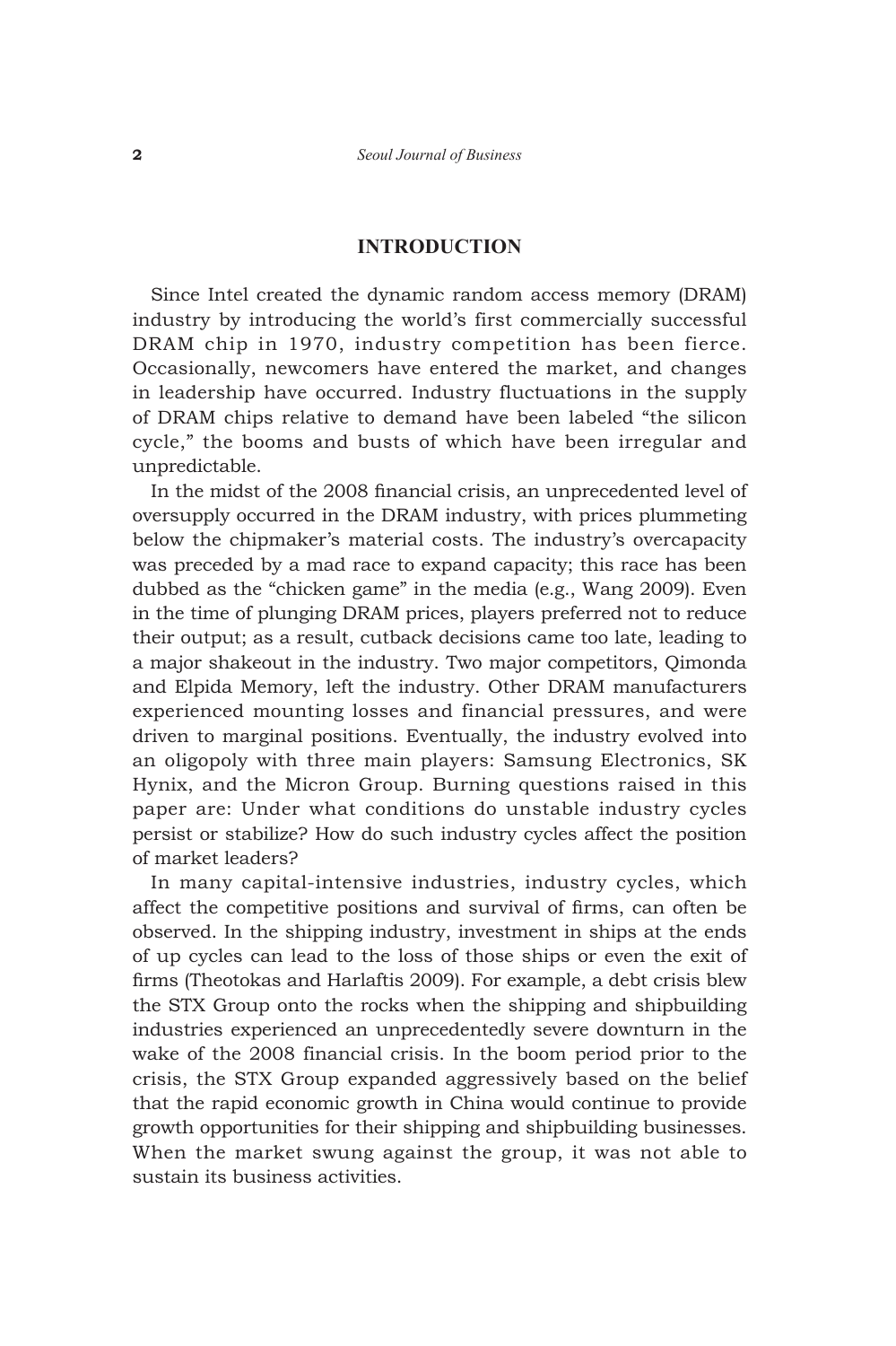In the DRAM industry, boom-and-bust cycles triggered changes in leadership, which often resulted in the exits of former industry leaders. During the downturns of the 1970s, American firms reduced capacity investments and lost their leadership positions as Japanese rivals aggressively added capacity and subsequently increased their market shares (Angel 1994; West 1996). Eventually, most of the American firms including Intel left the industry. Another leadership change happened during the downturn in the late 1980s and the early 1990s. Samsung Electronics overtook the Japanese DRAM manufacturers, whose demise in the industry occurred at the turn of the new millennium.

In the absence of industry cycles, it is much easier for firms to manage their growth and plan their capital investments. For example, a utility firm may rely heavily on debt, but such high financial leverage in the absence of industry cycles does not increase its exposure to the risk of default. When irregular industry cycles persist, however, it becomes difficult for firms to formulate their growth strategies. Poor timing of capital investment may lead even industry leaders to lose their competitive advantage. Down cycles can be fatal, particularly when firms rely heavily on debt financing in making investments.

The limited research that is available suggests that many firms do not fully understand the implications of these cycle effects, and, as a consequence, they do not cope with them effectively (Hambrick and Schecter 1983). In contrast, the long-term success of Greek ship owners in the shipping industry has been largely attributed to their deep understanding of the cycles of their industry and their development of dynamic strategies to cope with those cycles (Theotokas and Harlaftis 2009). However, the issue has been neglected in strategy research (Mascarenhas and Aaker 1989; Mathews 2005). Given the paucity of prior research, this paper is exploratory in nature; its modest aim is to lay the groundwork for future research by providing historical details and sketching some observed regularities in the DRAM industry without formalizing them.

A long-term goal in this stream of research may be to develop a full-blown theory of the creation, persistence, and disappearance of industry cycles. The mechanism for the creation of industry cycles was partly hinted at by Schumpeter (1927). An exogenous technological shock, or what he called "creative destruction," often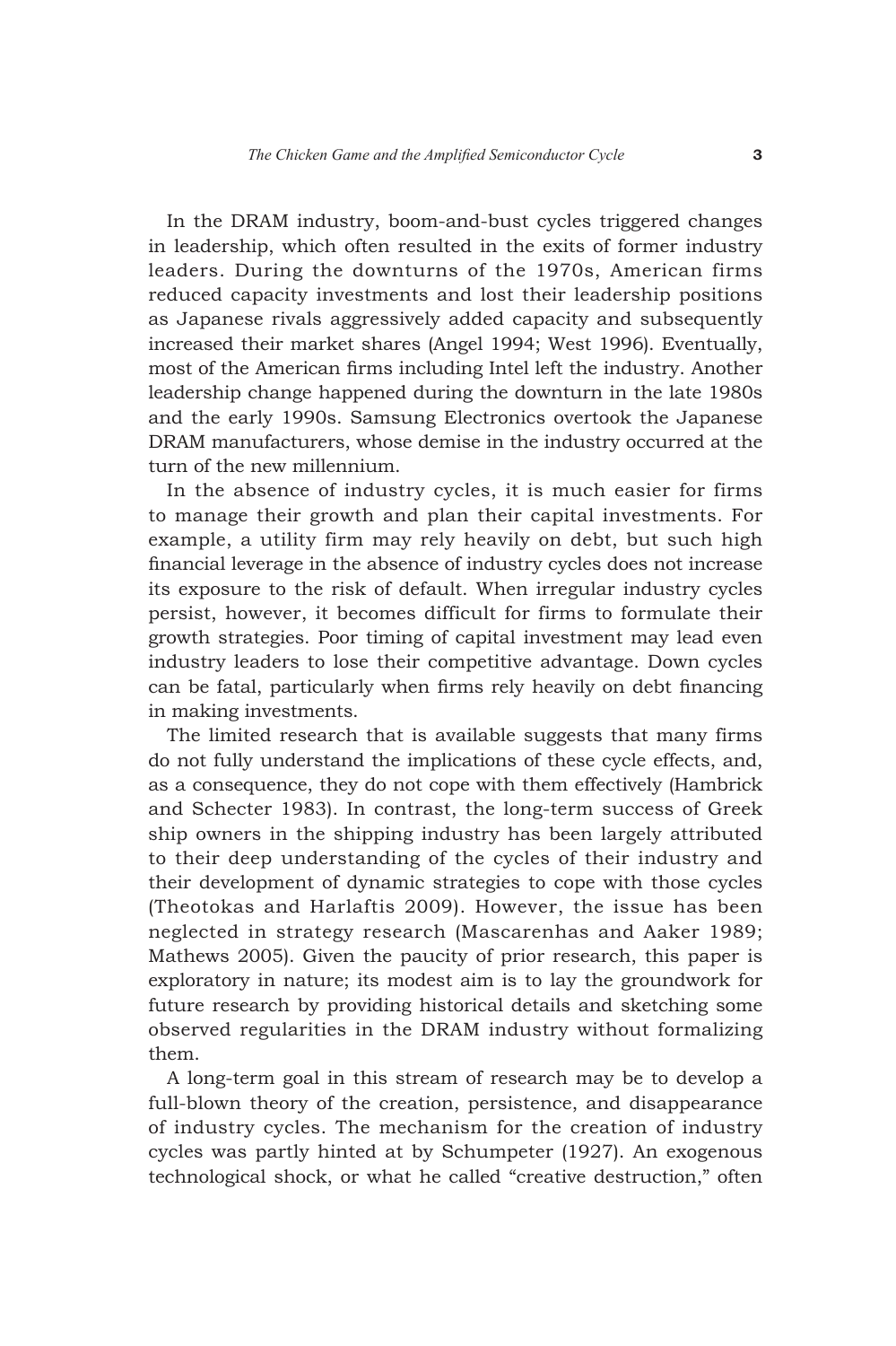spawns industry cycles, as many firms jump into a burgeoning industry to seize opportunities associated with the shock. The history of the DRAM industry shows no such exogenous shock. Although some touted the commercial possibilities of alternatives to DRAM chips (e.g., PRAM), nothing has replaced them thus far. Given this fact, the present paper focuses on the persistence and disappearance of industry cycles. In particular, I explain why cycles occurred in the DRAM industry in the past and why they may not persist in the future. I seek an answer to these questions from two angles: (1) amplification of industry cycles (2) rising barriers to entry.

The combination of cycle amplification with rising barriers to entry is described in this study as a mechanism that accelerates the transition of an industry to an oligopoly, where cyclicality diminishes or vanishes altogether. In the DRAM industry, amplification of the industry cycle from 2006 to 2008 accelerated the exit of financially vulnerable firms. The seeds of this situation had been sown by debtfinanced capital investment during the industry upturn around 2006. Without entry barriers, however, future upturns can attract newcomers, whose arrival will disturb industry stability, after which the cycle may repeat itself. In a similar vein, entry barriers without cycle amplification may not completely eliminate industry cycles. High entry barriers may deter future entry, but they may not reduce the number of existing firms to the point of oligopoly. In such circumstances, it may be difficult for industry participants to coordinate capacity investments. This implies that with a non-zero probability, an industry will build up overcapacity. The historical details of the DRAM industry demonstrate that both rising barriers to entry and amplification of industry cycles jointly led to price stability and the disappearance of cyclicality in that industry.

# **THE Nature of Competition and Rising Barriers to Entry**

Before exploring the two factors involved in the transition of the DRAM industry, I first describe a characteristic feature of industry competition, which provides a glimpse of the reason as to why the cycle was amplified in the first place. On the surface, the amplification stemmed from the massive buildup of overcapacity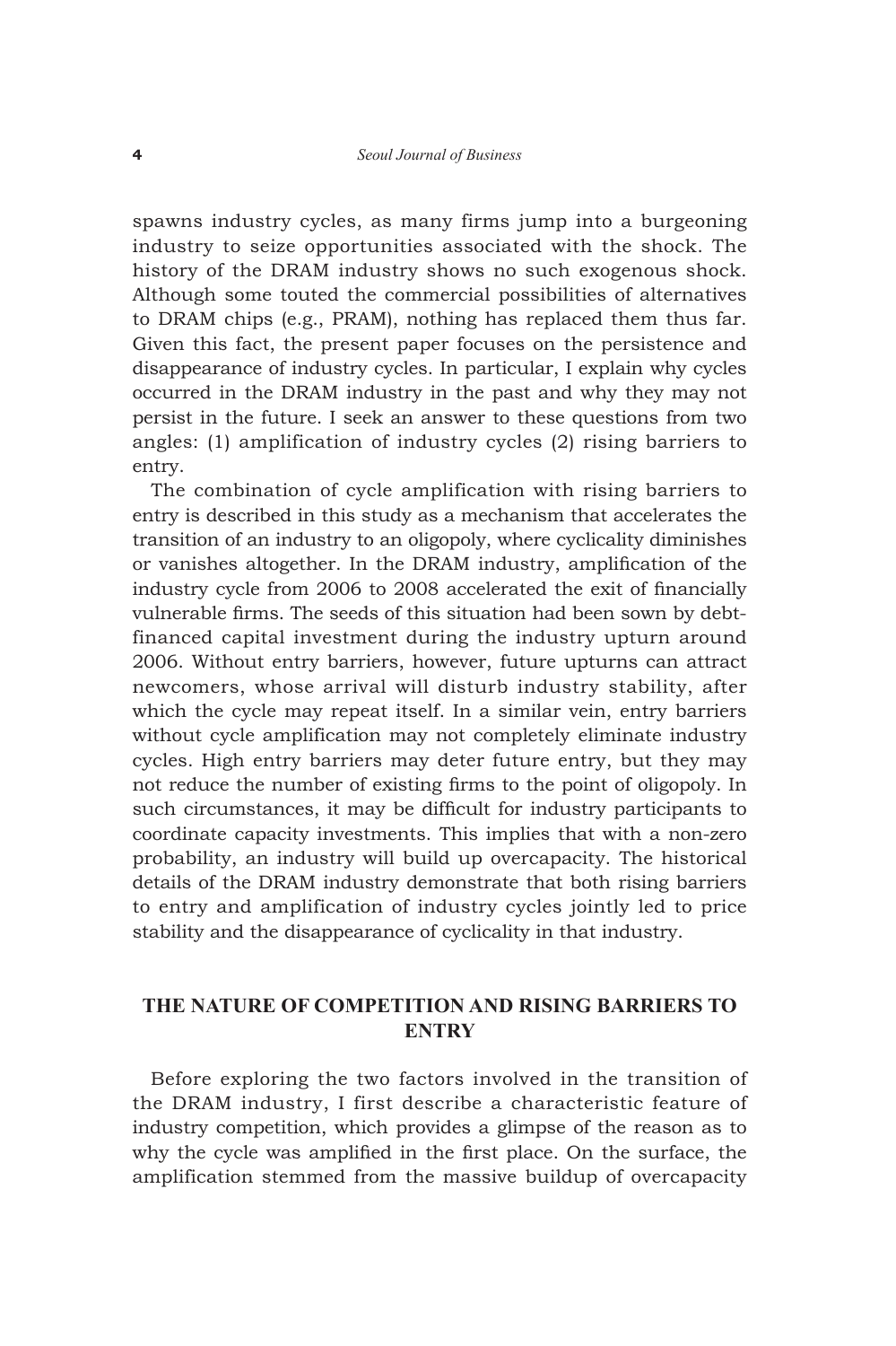in the upturn of 2006. The unusual profitability (along with other triggering events, which will be described later) encouraged DRAM manufacturers to build up capacity. Even in the face of mounting losses in 2007, most industry participants were reluctant to stop expanding their capacity and investing in advanced process technologies. These industry participants should have known that this sort of excessive buildup would eventually result in a pernicious downturn. It does not take a rocket scientist to predict the consequence of this sort of mad race. Why, then, did they choose to expand their production capacity and to invest in new process technologies? To understand this seemingly reckless decisionmaking, the details of competition within the DRAM industry must be scrutinized.

The DRAM industry, over the past four decades, has been characterized by exponential increases in bits per dollar of cost. This characteristic is associated with Moore's Law, which predicts that integrated circuits will double in power and halve in price every 18–24 months. Recently, Intel (2015) noted:

The insight, known as Moore's Law, became the golden rule for the electronics industry, and a springboard for innovation… Performance—aka power—and cost are two key drivers of technological development. As more transistors fit into smaller spaces, processing power increased and energy efficiency improved, all at a lower cost for the end user. This development not only enhanced existing industries and increased productivity, but it has spawned whole new industries empowered by cheap and powerful computing.

Shih and Chien (2013: 3) noted: "Indeed, the number of DRAM bits shipped per dollar of cost showed an exponential improvement over the last 36 years." Since industry participants have largely competed based on price, they have been willing to move quickly to whatever state-of-the-art, process technology (often possible with the latest manufacturing tools) that minimized the cost per bit, or the per-unit cost of computing power. As a consequence, DRAM manufacturers have continuously pushed the frontiers of technological possibility, and the DRAM business has long been viewed as a technology driver.

What would happen if a DRAM manufacturer chooses not to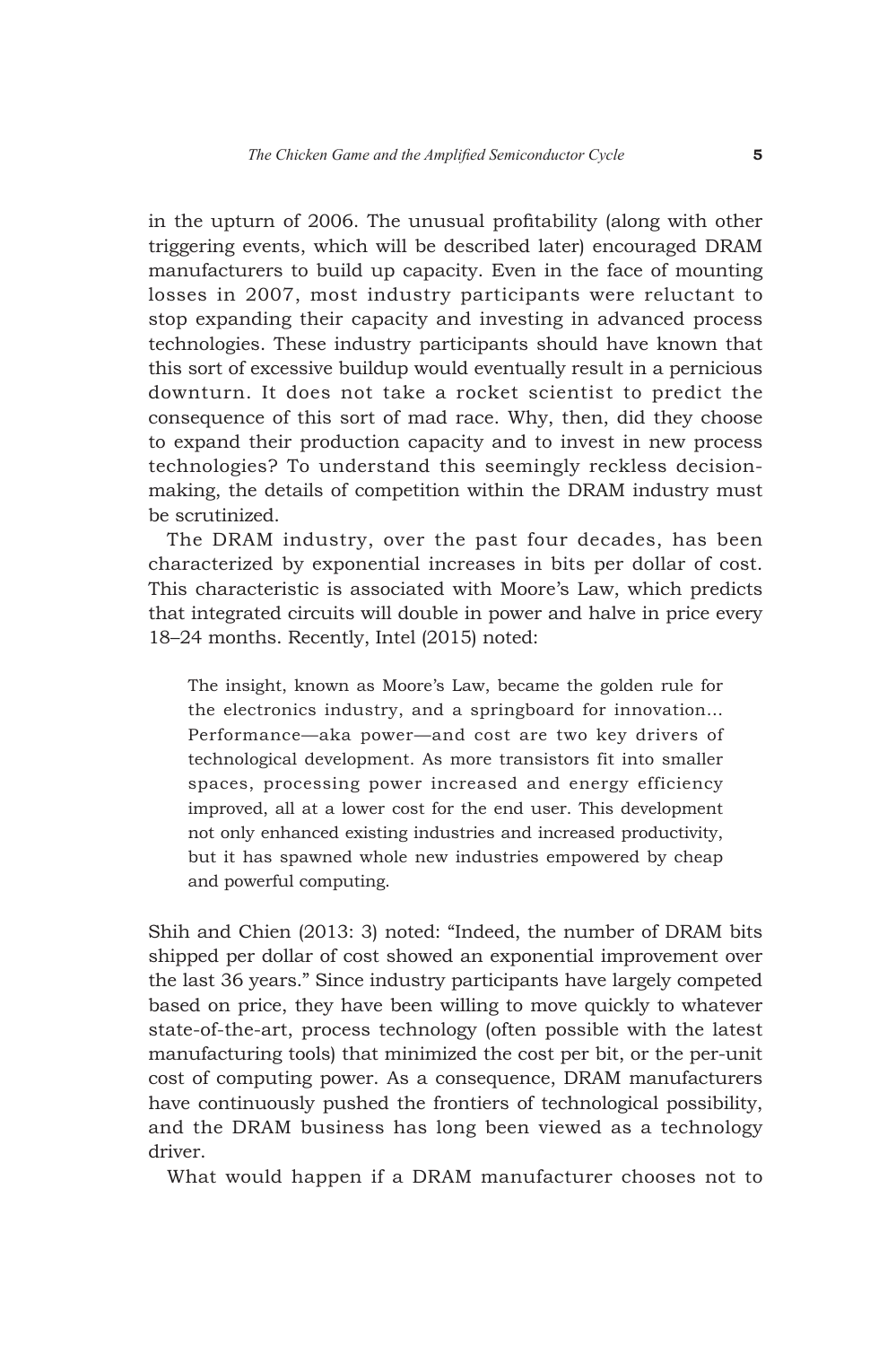follow this cost reduction game? Once the industry starts the mass production of the new generation chips, their price tends to drop dramatically within a few years. For example, the price of a 4-megabit DRAM chip was around \$40 when industry leaders first began producing chips in large volumes. Within four years, however, the price dropped to about \$2. Unless DRAM manufacturers matched such dramatic cost reduction at a later stage of the industry cycle, they were unable to survive (West 1996; Shin and Chang 2008). Even industry leaders were not exceptions to this ruthless selection process. For example, Intel exited the industry when it could not narrow the cost gap with Japanese DRAM manufacturers in the 1980s. In the 1990s, the Japanese leaders followed in the footsteps of Intel, as Samsung overtook the industry leadership, aggressively driving down the cost per bit.

DRAM manufacturers should have learned that the name of the game in order to survive in the industry is to drive down the cost per bit faster than the competition. Cost reduction can be achieved by increasing capacity to realize economies of scale or by reducing the cost per bit with the latest process technology. As a consequence, the pressure to survive appears to have led DRAM manufacturers to develop an obsession with economies of scale and process innovation, which, in turn, resulted in a massive buildup of products leading to overcapacity and aggressive migration to new process technologies in the face of mounting losses.

#### **Rising Barriers to Entry**

Now I examine the historical context of rising barriers to entry. In the early period of the DRAM industry, entry barriers were relatively low; occasionally newcomers were attracted. The intensity of capital investment was much lower than it is now. The cost of building a minimum-efficient-scale semiconductor factory skyrocketed over time. For example, it increased from \$4 million in 1971 to \$3 billion in 2004. In the beginning, when Intel entered the industry, it was a start-up company. Nowadays, start-up firms cannot enter this industry, primarily because the amount of capital investment required for entry goes beyond the reach of venture capitalists.

Examining the history of the industry further, one can see that there were frequent changes in leadership prior to 1992 (Shin and Chang 2006). Chang Gyu Hwang, the former head of Samsung's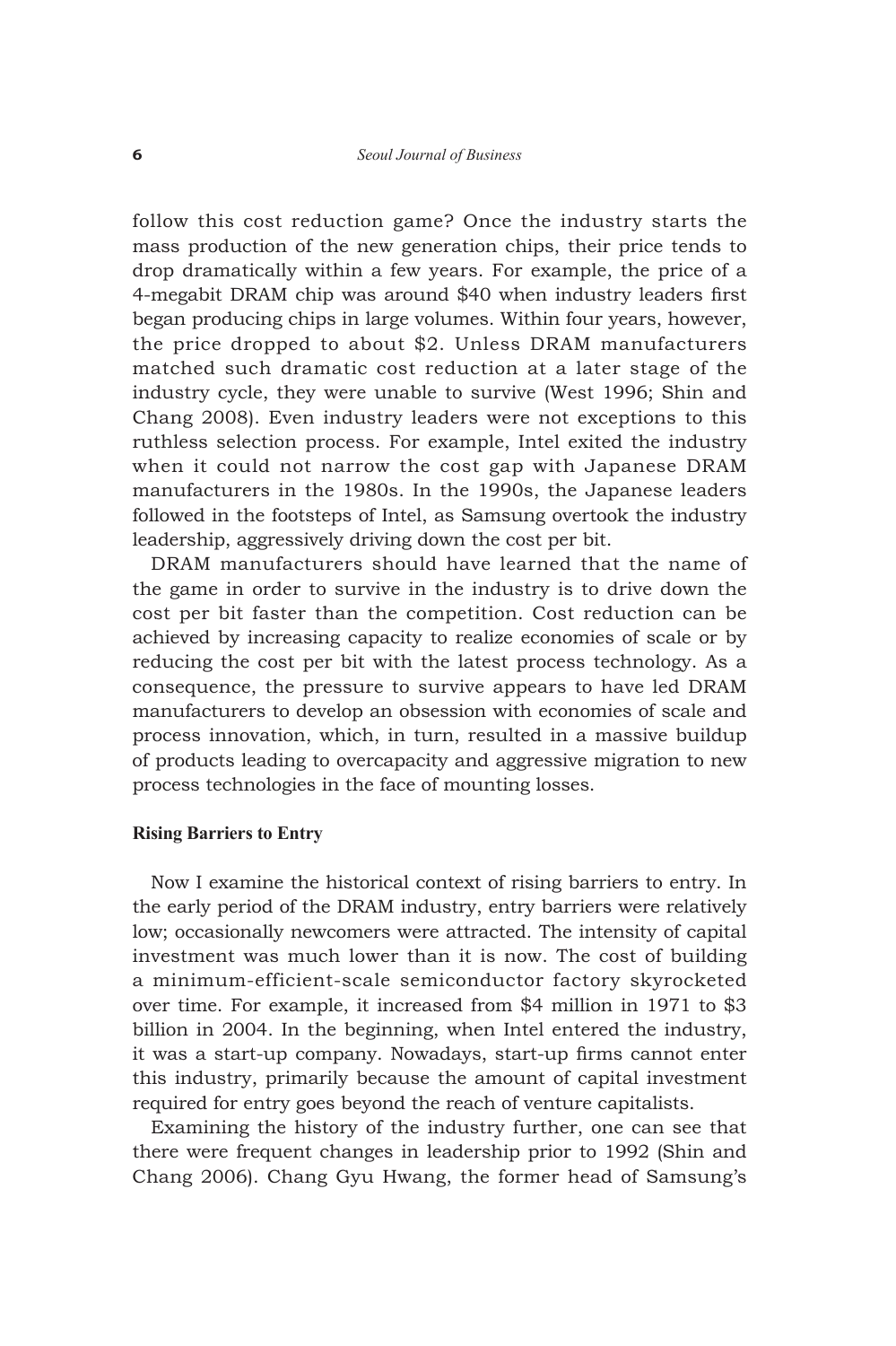Memory Division, noted:

In the past, the number one player changed at every generation. For example, it was NEC for 256-kilobit DRAM, Toshiba for 1-megabit DRAM, Hitachi for 4-megabit DRAM, and so on. Since many firms compete in the DRAM industry, it is important to become number one. Otherwise, you will suffer losses. (Joongang Monthly Magazine 2004: p. 11)

This leadership instability reflects the absence of strong barriers to entry (Gort and Klepper 1982; Klepper 1996). Weaker entry barriers imply that the number of firms in an industry could be larger than the level at which industry participants can coordinate capacity investments. In such circumstances, there is a positive probability that industry participants will collectively build up overcapacity, which will be followed by downward-spiraling prices. Indeed, the persistence of industry cycles in the DRAM industry for more than three decades could be explained by the large number of firms in the industry and the entry of newcomers. Unless the number of firms drops to a level at which oligopoly is possible, coordination among industry participants may be difficult, triggering irregular industry cycles.

Rising barriers to entry in the DRAM industry have been observed over time. First, intensification of capital investment over time is an indication of the rising entry barriers. As mentioned above, capital investment in the DRAM industry steeply increased over time. Second, the theory of industry evolution considers declining entry as a sign of industry maturity, which is associated with high entry barriers (Gort and Klepper 1982; Klepper 1996). In the new millennium, no new firms have entered into the DRAM industry up to the year 2014. Furthermore, DRAM prices have been stable since 2013, and three industry survivors, Samsung, SK Hynix, and the Micron Group, have enjoyed mushrooming profits by restraining capacity expansion. These facts suggest that the industry has transformed into an oligopoly. Third, the disappearance of leadership instability is another indication of the rising entry barriers (Gort and Klepper 1982; Klepper 1996). Since 1992, Samsung Electronics has occupied the leadership position in the DRAM industry and has stood out in terms of profitability (West 1996).

The rising entry barriers become more evident through an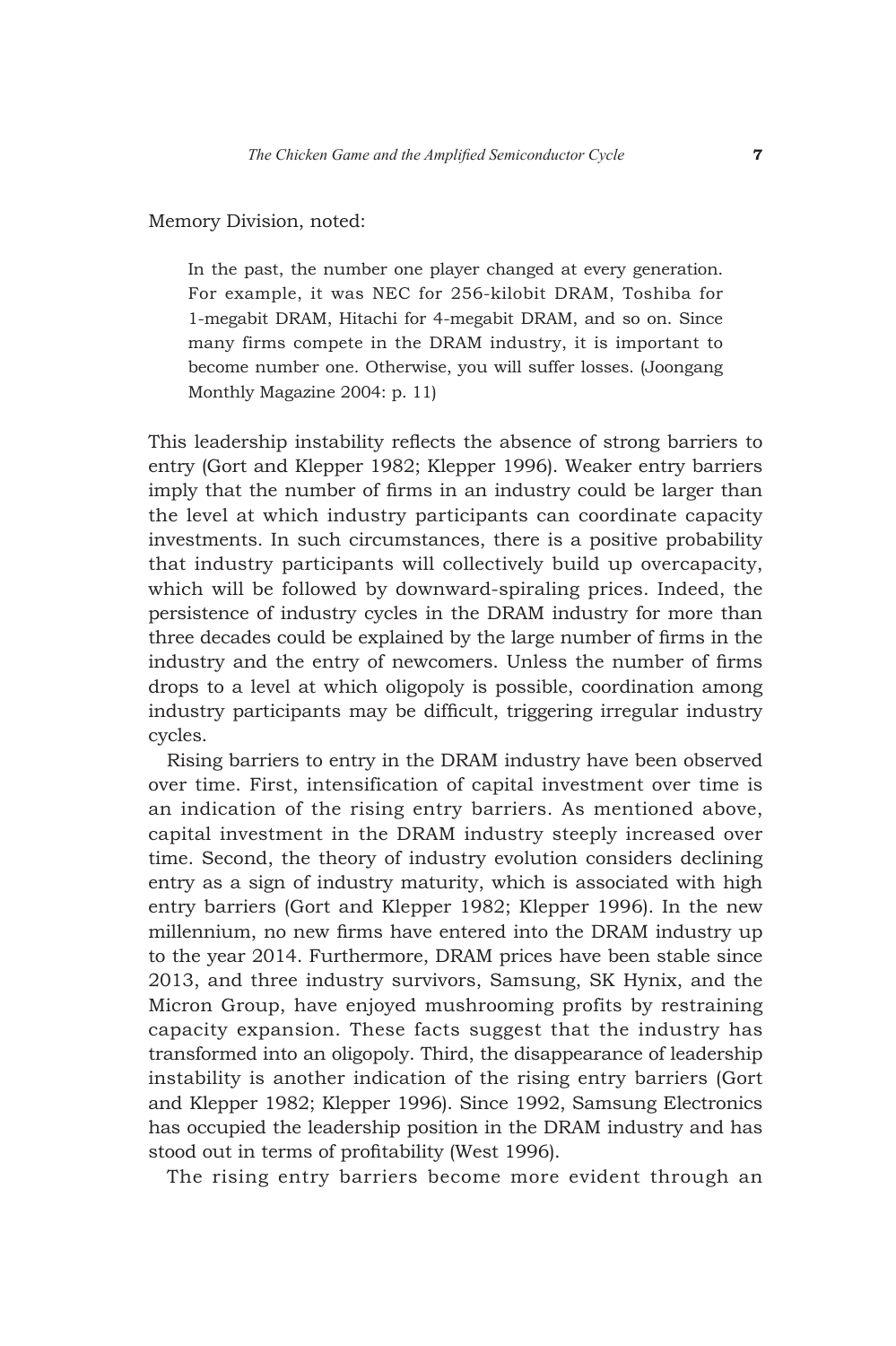examination of the industry leader's growing competitive advantage over time. Samsung's persistent outstanding performance since 1992 has been attributed to cost leadership (Shin and Chang 2006). As discussed earlier, the name of the game in the DRAM industry is to drive down the cost per bit ahead of the competition. To achieve this cost reduction faster, Samsung outspent its rivals. For example, the average amount of capital investment per year in Samsung's DRAM division from 1993 to 2000 was \$134 million, which is 4.7 times the average amount of annual investment among the four largest Japanese DRAM makers (Shin and Chang 2006). It has been widely known that Samsung was able to overtake leadership from the Japanese DRAM makers primarily because the company was the first mover to the 8-inch process technology. When the 12-inch process technology became available in the late 1990s, Samsung was, again, the first mover.

The strategy literature has addressed the diverse sources of firstmover advantage (Lieberman and Montgomery 1988; Mitchell 1991). In the DRAM industry, the source of the first-mover advantage has been identified as learning-by-doing, as follows:

[P]roduction yields—a key drive of semiconductor manufacturing costs—would fall dramatically with the introduction of new processes. Yields would only rise as the plant gained experience with the new process, identified and resolved trouble-spots, and exploited opportunities for process optimization and improvement.… Fujitsu's higher market share translated into higher cumulative production volumes, which in turn, gave the company a manufacturing cost advantage. This scenario was repeated again in 1982. (Casadesus-Masanell, Yoffi, and Mattu 2004: 2–3)

Spence (1981) formalized the learning curve effects on cost reduction competition. The implication is that a firm should go beyond the short-run profit maximizing level of output to improve its cost position in the future. In other words, an increase in market share is more important than profit maximization in the long run. Samsung's aggressive efforts to achieve cost leadership and increase its market share over the last two decades can be understood in this light. Repeatedly, Samsung Electronics moved faster to the latest technology. This strategic behavior allowed the firm to learn diverse ways to reduce its unit cost dramatically ahead of its rivals (Shin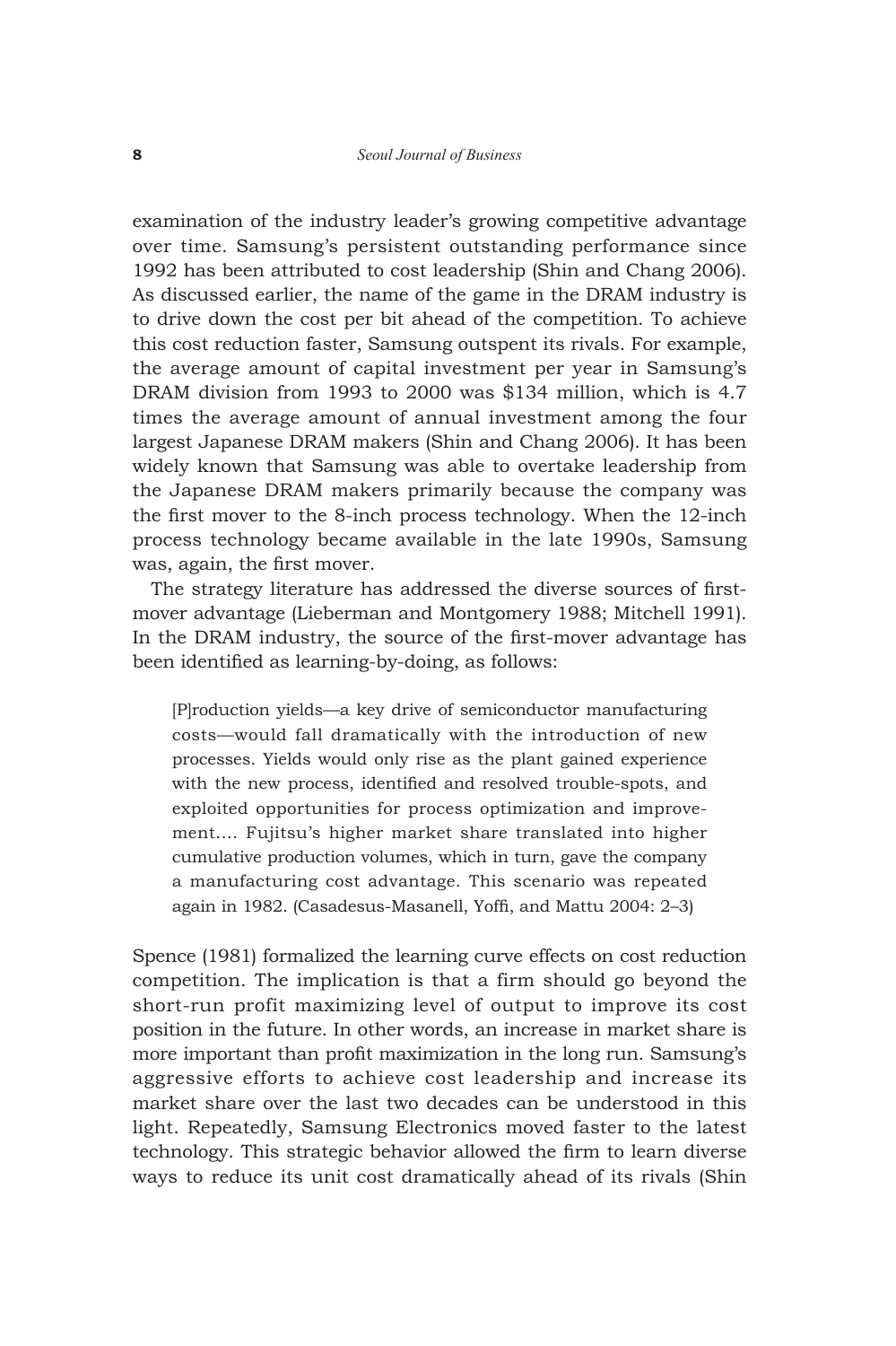and Chang 2006). In this way, Samsung was consistently better prepared and less vulnerable to price crashing in downturns than its rivals.

In addition to cost leadership, Samsung Electronics developed the capability to differentiate its products from those of its rivals, who mostly focused on commodity DRAM chips—due to limited resources, they usually had no choice but to do so. Toward the end of the chicken game, from 2010 to 2012, for example, Samsung was still able to make profits, while all of its rivals lay bleeding. Samsung's profitability in this period was largely due to differentiation of its products, such as mobile and server DRAM chips. Unlike the commodity segment, these niche segments attract customers who are willing to pay higher prices for improved quality or functionality (e.g., faster clock speed or lower power consumption).

A positive feedback process, also known as the winner's virtuous cycle, was additionally responsible for Samsung's dominant position over time. In evolutionary economics, rising entry barriers are theorized in the form of a positive feedback process (Nelson and Winter 1978, 1982; Lee et al. 2010). If firms compete for innovation, some may become more successful over time as a result of their R&D activities than others. Even when all industry participants are equal in size at the start, firms can grow larger as a result of the positive feedback process because "growth confers advantages that make further success more likely" (Nelson and Winter 1982: 325). This literature has highlighted the importance of the positive feedback loop between investment and return. Lee et al. (2010) numerically showed that an industry leader can accumulate substantially more retained earnings than its rivals when the winner's virtuous cycle naturally emerges from the positive feedback between R&D investment and successful innovation. The widening gap between market leaders and followers has been observed in the pharmaceutical industry (Lee 2003) and the aircraft industry (Phillips 1971).

In the DRAM industry, Samsung Electronics as a pacesetter appears to have enjoyed this sort of positive feedback process, accumulating a large amount of cash on its balance sheet. This, in turn, made the firm less vulnerable to downturns. Furthermore, in the last two decades, the firm's strong cash position facilitated its aggressive investment in additional capacity and migration into the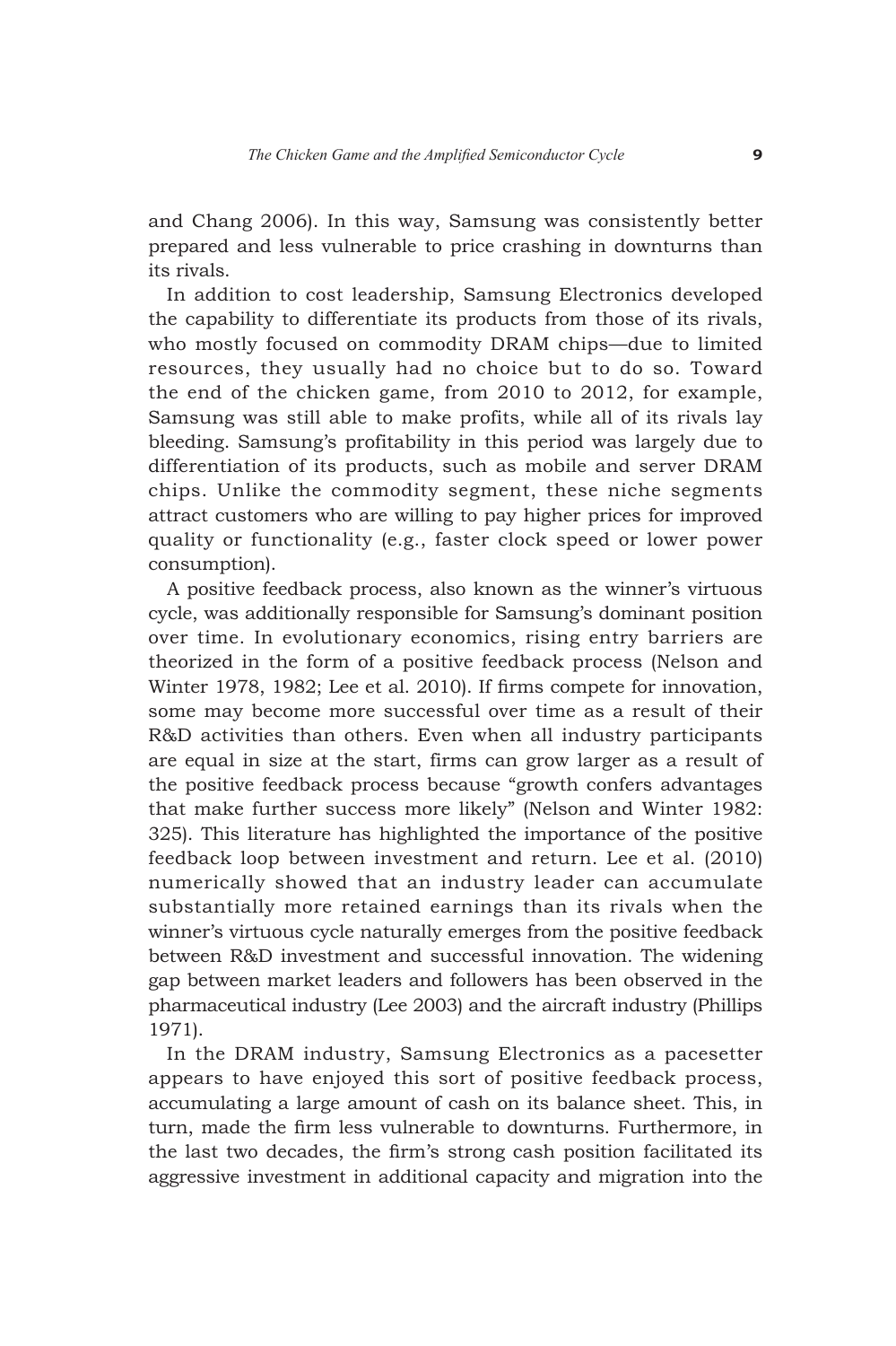latest process technology during downturns, at times when its rivals were cutting back their capital investments. Samsung Electronics' growing market share and profitability over the last two decades can therefore be partially explained by this positive feedback process.

# **THE AMPLIFIED INDUSTRY CYCLE**

In this section, I elucidate the details of the catastrophic downturn of 2008 and how it affected cyclicality in the DRAM industry. In this paper, the silicon cycle (or semiconductor cycle) is defined as a transition from a shortage of DRAM chips to an oversupply, or from an oversupply to a shortage, with no identifiable periodicity. Profits tend to fluctuate wildly with semiconductor cycles. For example, for the first three quarters of 2008, a record loss of 8 billion U.S. dollars accumulated to the industry. Like other semiconductor cycles in the past, the most severe downturn in the new millennium started with a shortage of DRAM chips in the 2006 upturn.

### **Strong Demand Meets Supply Shortage in 2006**

To explore the circumstances of this shortage, I first describe the factors affecting demand and supply. Numerous factors boosted the demand for DRAM chips in 2006. One of these was increasing demand in emerging markets. The Christmas period is a hot selling season for PCs; after this period, demand usually drops substantially. At the beginning of 2006, however, there seemed to be no end to the demand for these chips. The extended demand was in part due to Chinese New Year. In the 1990s, PC sales were mostly focused in the U.S., Europe, and Japan. China's demand was minimal compared to that in these three regions. In 2006, however, China became the second-largest PC market in the world. In addition, Chinese New Year became another hot selling season for DRAM chips. Besides China, other emerging markets also showed double-digit growth in PC sales. Furthermore, the extended PC sales continued stronger than expected throughout 2006. This situation set the scene for the shortage of DRAM chips and partially explains why the DRAM industry could not keep up with the rising demand. PC manufacturers simply failed to forecast the stronger demand in 2006, misguiding DRAM manufacturers and resulting in the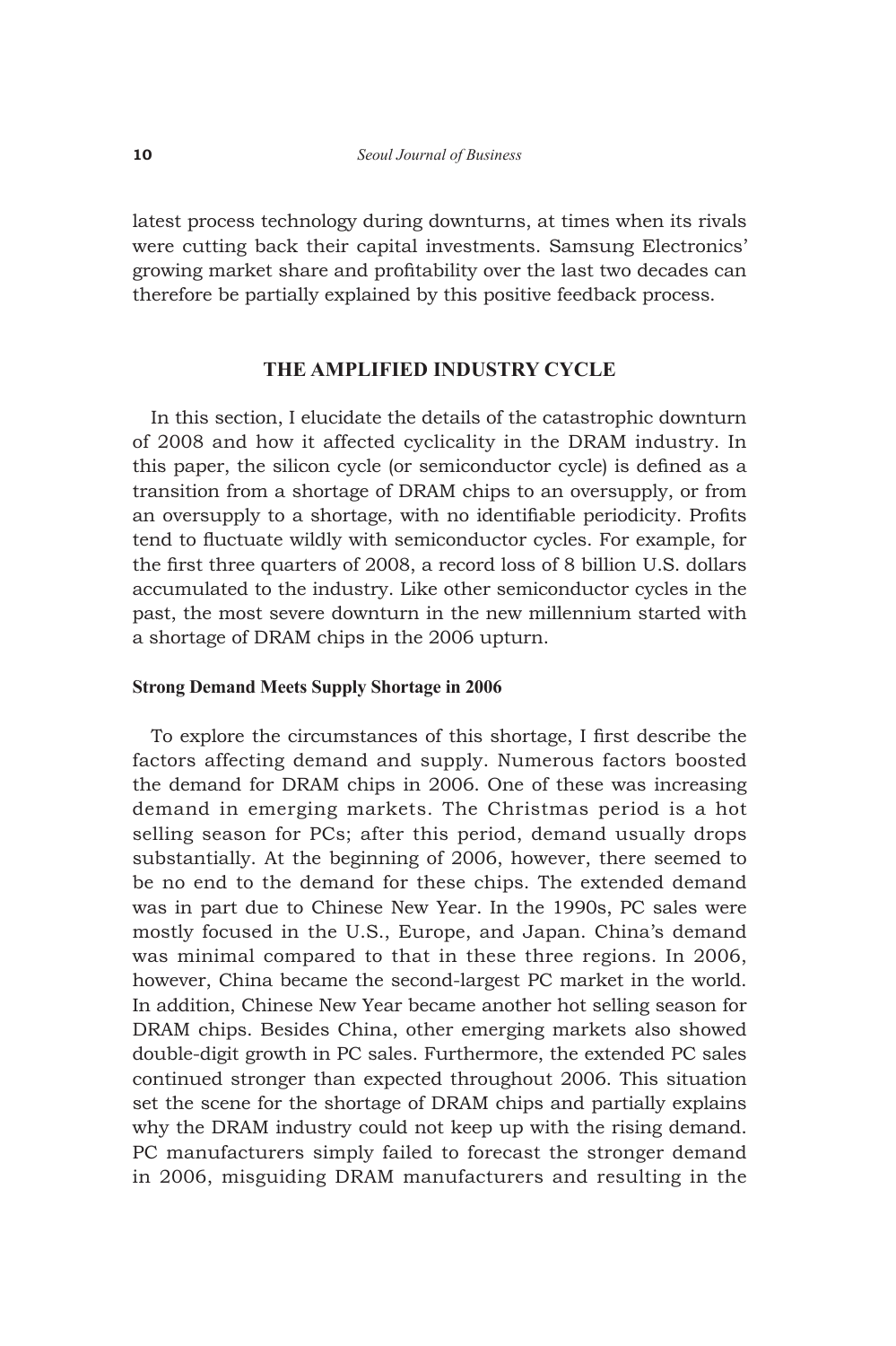#### shortage of chips.

In addition, an increase in demand for NAND Flash memory products contributed to the shortage. Samsung, the largest DRAM chipmaker, converted its DRAM production line to accommodate NAND Flash memory chips and other niche products. Samsung built its semiconductor plants with flexible operationalization capacity, which allowed the firm to switch from the production of DRAM chips to NAND Flash memory products. The firm exercised this option in response to plunging DRAM prices in September 2005. In addition, Samsung made a secret, long-term deal with Apple to supply them with Flash memory chips. To introduce the iPod Nano, Apple needed Flash memory chips in large volume, and it chose Samsung as its supplier. At this point, Samsung may have switched to production of Flash memory chips for Apple before building additional production lines dedicated to their manufacture. In any case, Samsung's conversion contributed to the shortage later in 2006.

#### **Capacity Expansion in 2006 and 2007**

An important consequence of the mismatch between demand and supply in 2006 was similar to that in other boom periods. DRAM prices became high and bullish during 2006. Furthermore, Microsoft's announcement of the launch of its new operating system, Vista, which was scheduled for the end of January in 2007, encouraged DRAM manufacturers to increase capacity. Industry players collectively learned that demand for DRAM chips had dramatically increased when Microsoft introduced Windows 95. Industry experts and the media expected that a similar surge in demand would occur for two reasons. First, the new operating system would accelerate the replacement cycle from old PCs to new ones. Second, the PC's average DRAM content per box would at least double because Vista would allow heavy use of graphics. Some industry experts optimistically predicted that the average might even quadruple, suggesting that DRAM manufacturers should increase their capacity substantially to keep up with the expected increase in demand.

Another important reason for the aggressive increase in output was associated with upgrading plants from 8-inch wafer to 12-inch wafer process technology. According to DRAMeXchange (2007a), manufacturers with a higher ratio of plants using the 12-inch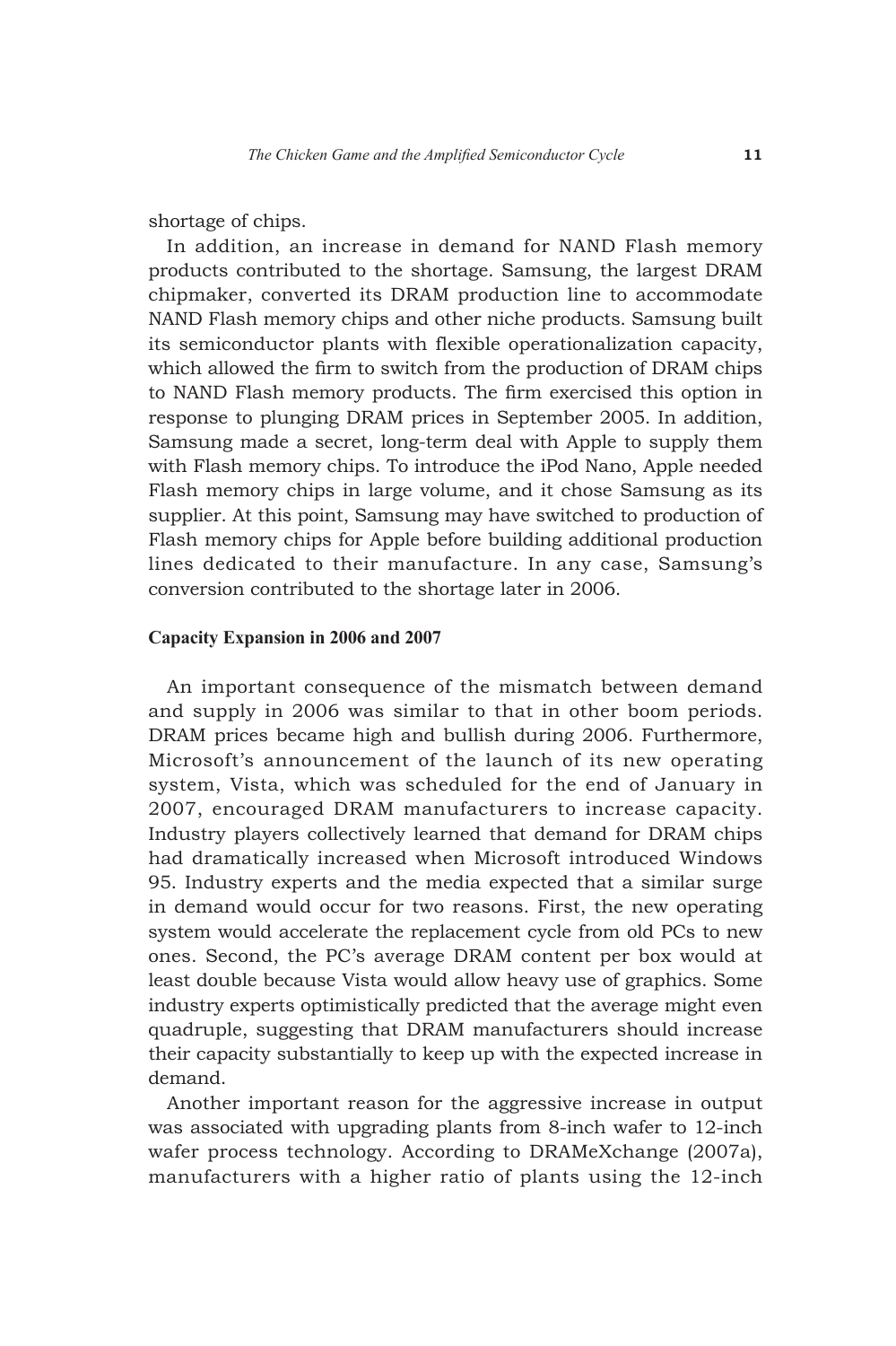Table 1. Operating Margin of DRAM Manufacturers in the 4<sup>th</sup> Quarter of **2006**

| Manufacturer   Samsung   Micron   Oimonda |     |     |     | Elpida | Powerchip | Nanva |
|-------------------------------------------|-----|-----|-----|--------|-----------|-------|
| Operating                                 |     |     |     |        |           |       |
| Margin                                    | 31% | 12% | 18% | 19%    | 43%       | 28%   |

Source: DRAMeXchange, January 2007.

wafers performed better than the average. Moreover, firms with mostly 8-inch plants generated much lower profits. In the past, most of them could not afford the more efficient plants. In 2006, however, all DRAM manufacturers made unusual profits. This profit-making momentum continued until the first quarter of 2007. With surplus cash on the balance sheet, they rushed to invest in the more costeffective 12-inch process technology. In particular, encouraged by the industry's highest operating margin, Powerchip of Taiwan invested aggressively in 12-inch wafer capacity. As shown in Table 1, Powerchip enjoyed the highest operating margin in the fourth quarter of 2006 of all DRAM manufacturers.

DRAMeXchange attributed the high margin to the company's more unified DRAM production lines, its higher ratio of 12-inch wafer plants, and the company's pure-play manufacturing strategy, which required no R&D expenditure (DRAMeXchange Weekly Research 2007a). Powerchip's aggressive strategic move was followed by those of Hynix and others, as the momentum of cash inflow boosted their morale. This herd behavior turned into a mad race to expand capacity (to be discussed in detail later).

Another factor that further encouraged aggressive strategic moves was the formation of strategic alliances to match Samsung. Samsung's major rivals learned that they could not compete with the juggernaut individually. This realization made them forge strategic alliances with latecomers in Taiwan or China. An immediate strategic benefit from the perspective of these major rivals was that they could rely on their local partners' additional capacity without incurring substantial costs. Elpida forged alliances with Powerchip in Taiwan and SMIC in China. Their joint market share was 21% in 2006. Quimonda partnered with another Taiwanese DRAM maker, Nanya, by creating a joint venture, Inotera. Their joint market share was 21% in 2006. Hynix partnered with Promos in Taiwan. Their joint market share was 22%. By 2006, each group roughly matched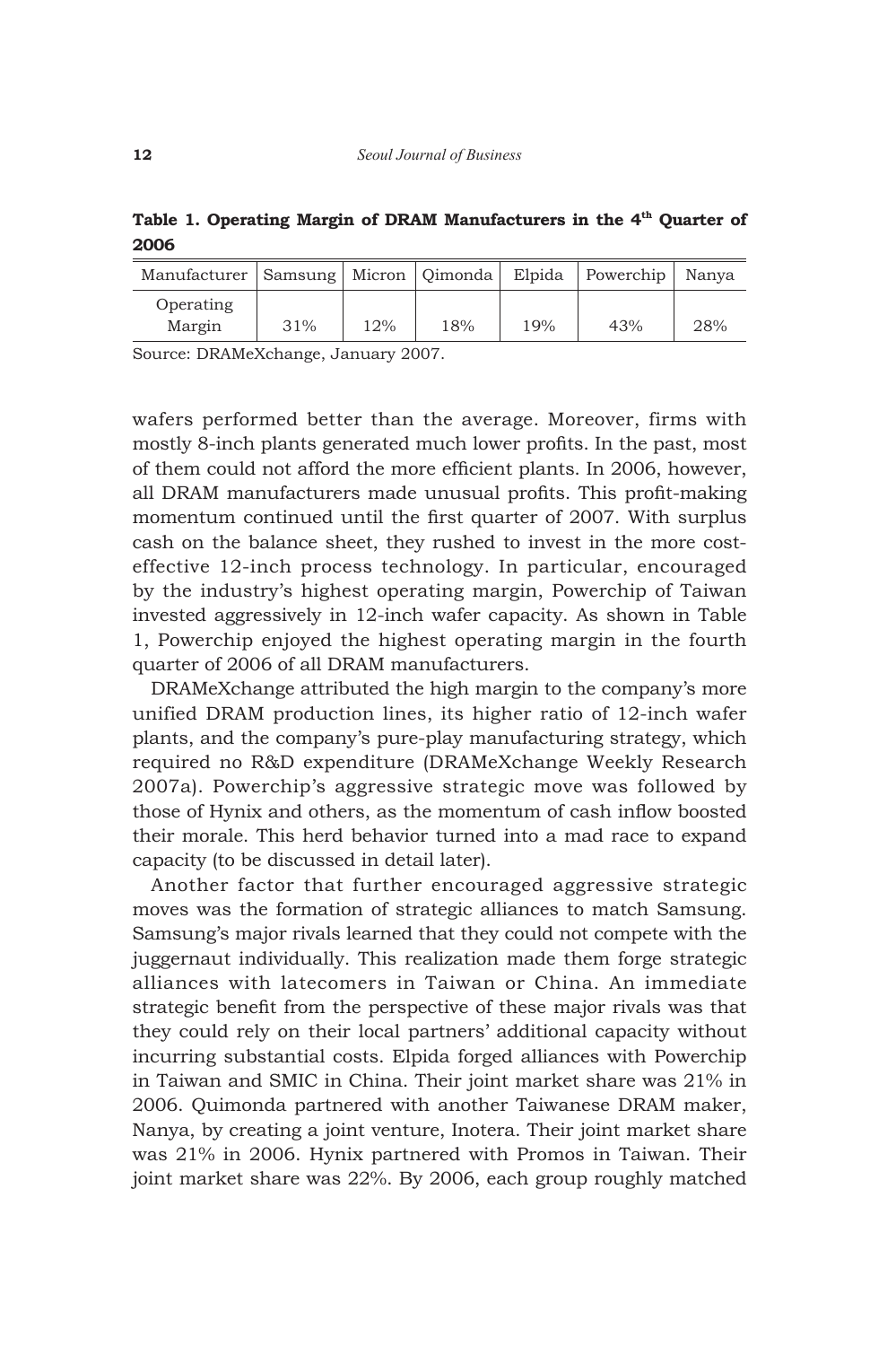the size of Samsung, whose market share dropped from 27% in 2004 to 24% in 2006. Encouraged partly by strong performance and cash position and partly by its alliance with Powerchip, Elpida publicly announced that it intended to beat Samsung Electronics and overtake its leadership position in the DRAM market after 2010. Elpida allocated a large portion of its resources to the expansion to 12-inch wafer capacity (DRAMeXchange Weekly Research 2007b). In addition, its joint venture with Powerchip involved construction of four new 12-inch plants. DRAMeXchange reported:

Moreover, [Elpida's] joint venture with Powerchip in constructing 4 new 12-inch fabs, along with the increased yearly capex of US \$1200M for 2007, evidently reveals its intentions in grabbing a bigger market share than Samsung after 2010… The "12-inch wafer battle" is expected to become more intense between the DRAM players in the future. (DRAMeXchange Weekly Research 2007b)

This event alone appeared to be sufficient to stimulate Samsung's demise. In the wake of a decreasing market share, Samsung responded to its rivals' aggressive strategic moves by expanding its production capacity (to be discussed in more detail later).

Prior to the 2008 financial crisis, there was a liquidity glut worldwide, which also seemed to contribute to the overcapacity in the DRAM chip market. For example, it was reported that the Taiwanese financial sector funded Taiwanese DRAM manufacturers in the amount of U.S. \$25.14 billion (DigiTimes 2009b). In retrospect, such a high level of speculation is quite surprising when one considers the limited capabilities of these latecomers. They did not build up R&D capabilities to keep up with changes in products or process technologies. Therefore, they relied almost completely on their global partners to aid in the transition to new products and new process technologies. Furthermore, these local firms did not build up their own downstream capabilities to sell their products directly to major PC manufacturers outside Taiwan. International sales were done mostly through the business-to-business channels of their global partners. Along with their limited capabilities, production capacity was a key bargaining chip for these local manufacturers to strike deals with their global partners, driving the local firms to increase capital expenditures (DRAMeXchange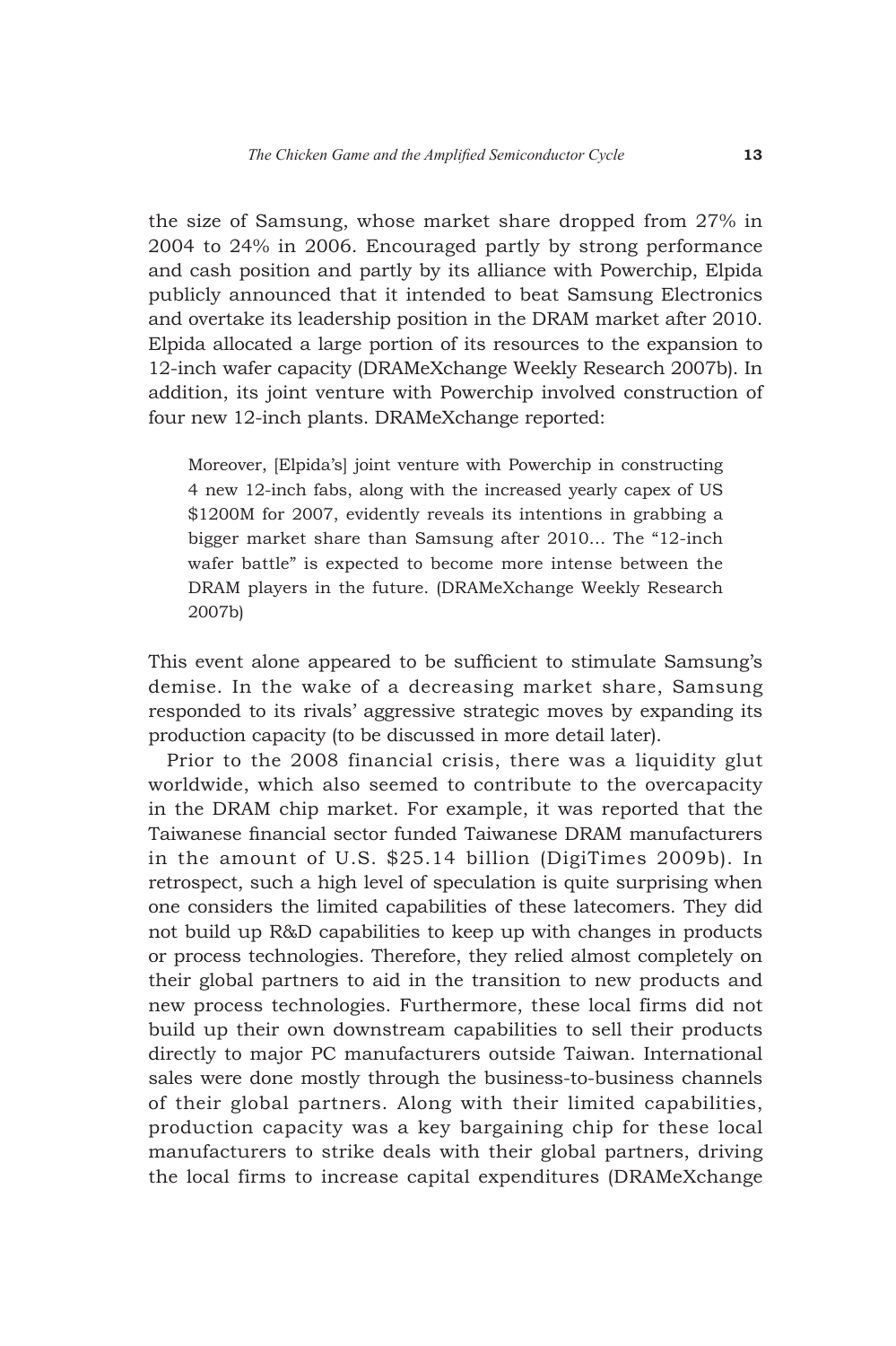Weekly Research 2009b). Had it been more difficult for these local DRAM manufacturers to raise funds for their capital expenditures, the situation in 2008 might have been better. As easy money became available worldwide, bankers and investors seemed to be too optimistic about the potential outcomes of these ventures. The consequence of this speculative bet will be discussed later.

In sum, because of the complexity of expectations related to all the future consequences of the aforementioned factors, which simultaneously affected demand and supply of DRAM products, it seemed too challenging for the industry to reach a balance between demand and supply. Given this level of complexity, pessimists may contend that the DRAM industry is doomed to perennial cycles of shortage and oversupply (Hardy 2013).

#### **Subsequent Downturn and the "Chicken Game"**

Now, let us examine the subsequent downturn in 2007 and 2008. Contrary to expectations, the introduction of Vista in 2007 did not boost demand sufficiently to upset the imbalance between the oversupply and modest demand; therefore, DRAM prices were pushed downward. There was no substantial evidence supporting the increase in DRAM sales after the Vista launch, perhaps because many consumers and companies delayed or avoided the adoption of Vista. By the beginning of April 2007, contract prices had dropped close to the cost structure or cash cost (DRAMeXchange Weekly Research 2007c). Among the companies with plunging DRAM prices, Micron, which had a high cost structure due to its lower ratio of 12 inch wafer plants, was the first to incur a net loss for the period from December 6 in 2006 to February 7 in 2007. This loss was followed by others. By the second quarter of 2007, DRAM contract prices had plunged sharply, and most firms incurred losses – except Samsung Electronics (DRAMeXchange Weekly Research 2008c). Even in the summer, a hot selling season for PCs, the demand did not match the oversupply.

Surprisingly, most chipmakers decided to stick with their capital investment plans in early 2007 despite the unfavorable prices (DRAMeXchange Weekly Research 2007f). This strategy may look absurd to outsiders. In the media, this mad race to expand capacity is dubbed a "chicken game" (e.g., Wang 2009). In this game, players refuse to yield to one another, and the worst possible outcome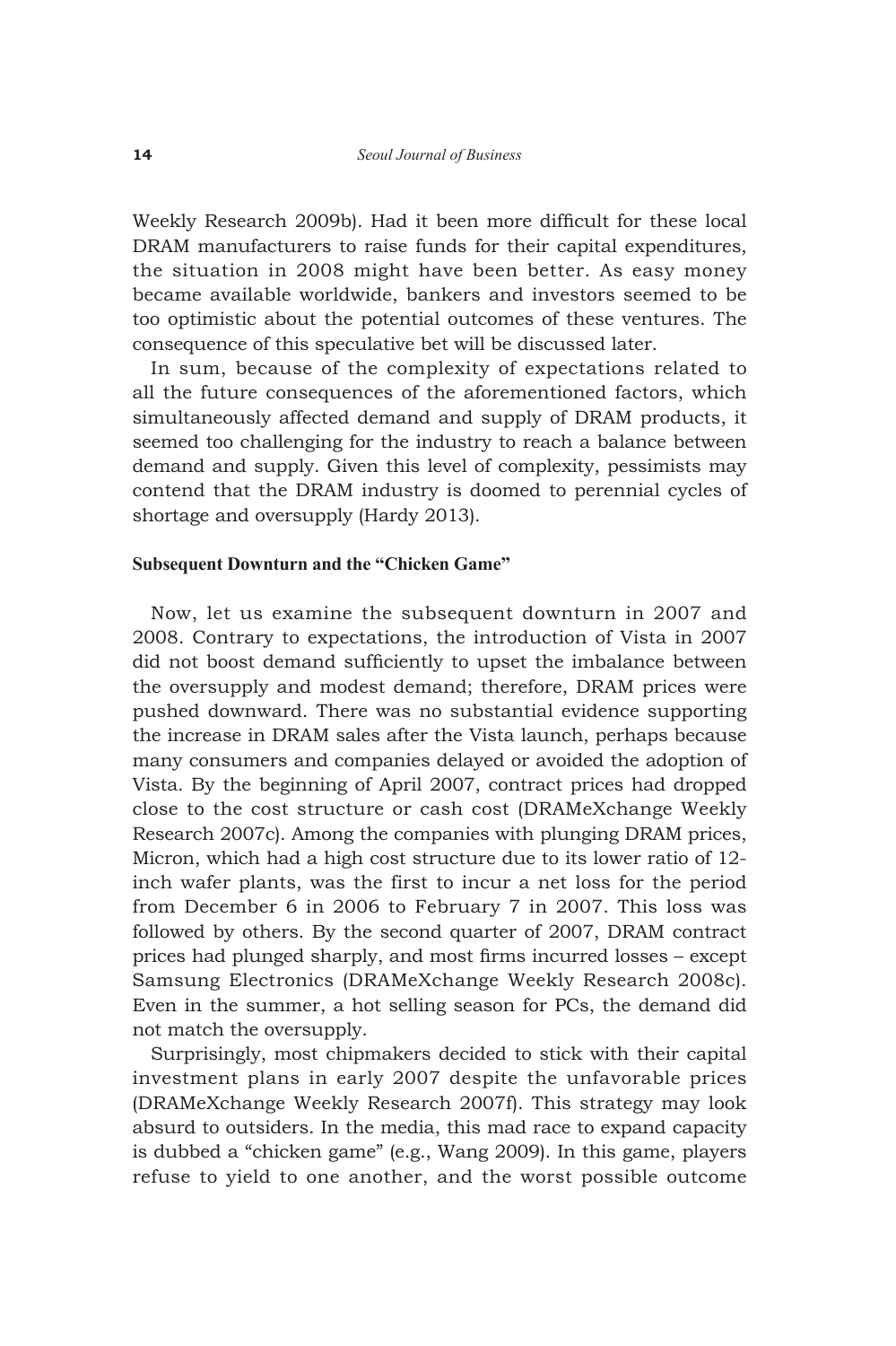occurs when neither player gives way. Apparently, the industry was marching toward this worst possible outcome unless some DRAM makers showed themselves to be willing to pull back from their original capital investment plans. DRAM makers, however, had various reasons not to do so. As mentioned previously, they should have learned that the name of the game is to drive down the cost per bit faster than the competition. In previous years of competition with Samsung Electronics, they learned that average cost is a function of size. The largest firm almost always had positive profits, whereas its smaller rivals suffered frequent losses. This lesson seemed to motivate most DRAM makers to stay in the mad race, hoping that this decision would enhance their competitiveness in the long run.

Another seemingly absurd decision in a time of tumbling prices was to join the upgrading bandwagon by converting manufacturing plants to advanced process technologies. Although the upgrading reduced average costs from the individual chipmaker's viewpoint, this herd behavior contributed to the increase in the industry's total output. In general, to reduce costs, manufacturers had to increase the number of good chips cut from a single wafer. This goal can be achieved in two ways. First, the switch can be made to a larger wafer size. All DRAM makers rushed to move from the 8-inch to the 12-inch wafer technology because the latter allowed them to reduce their costs by reducing waste and cutting more chips in one production step. Second, smaller design rules can be accommodated by migrating to a smaller nanometer technology, which allows more electronic circuits to fit on chips of smaller sizes. Given that the wafer size was held constant, cost savings occurred when more chips were cut from wafers of the same size. DRAMeXchange reported estimates of actual cost savings from migration to smaller nanometer technologies as follows:

With new process migration, the closer the line distance is, the larger gross die number a single wafer gets, and the cost is lower and the vendors gain more competitiveness. The average DRAM output increased about 30% during the process migration from 70 nm to 60 nm. With the improvement of process design and die shrink in the same generation of process technology, the output can once again increase 20%. In the 50-nm generation, the output will increase almost 40% to 50%, compared to the 60-nm process and the number of gross die increases to 1500 to 1700 per 12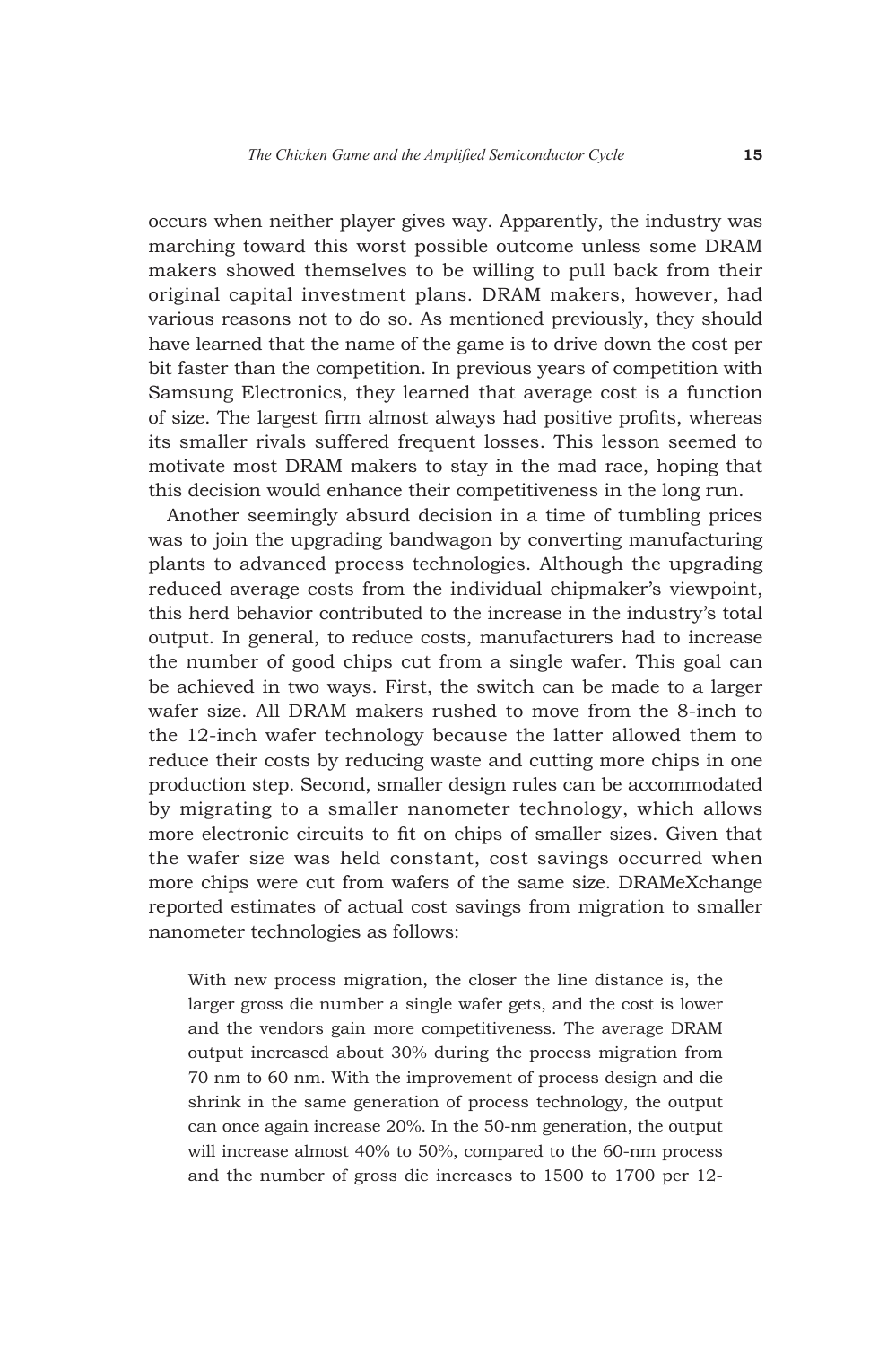inch wafer with another 30% cost down. (DRAMeXchange Weekly Research 2009d)

In 2007, DRAM makers believed that the migration to these advanced process technologies was a shortcut to escape from losses during difficult economic times. For example, DRAMeXchange reported: "Micron is currently working very hard to raise the output ratio from its 12-inch fabs, and further drive down its costs by accelerating its migration to the 78-nm manufacturing process" (DRAMeXchange Weekly Research 2007c). DRAM manufacturers' obsession with a larger market share and cost efficiency is revealed in DRAMeXchange's report as follows:

With DRAM manufacturers continuously increasing their output, the contract price is not expected to rebound soon, and they are forecast to tumble further in May. In response to the persisting DRAM glut, manufacturers are still mostly trying to increase their 12" fab output, in lowering their costs and expanding their market share. The significant DRAM pricing corrections do not appear to be having much of an effect on DRAM makers, as they do not have any plans on scaling back on their production. This can be seen by Qimonda's recent decision in constructing a new 12" fab in Singapore. The increasing capacity is believed to be this year's most worrisome factor to the DRAM industry. (DRAMeXchange Weekly Research 2007d)

Another factor that intensified the race was Samsung's unwillingness to give up its leadership position. Samsung showed that it would defend its position in the DRAM market at all costs by aggressively increasing output. When DRAM prices had plunged in the past, Samsung had exercised its option of switching from production of DRAM chips to production of NAND Flash chips. However, Samsung chose not to do so in 2007. Instead, the firm's output of DRAM chips in the second quarter of 2007 jumped 31% year over year (DRAMeXchange Weekly Research 2007e). The chicken game did not end despite further declines in price in 2008. In particular, Samsung and Elpida continued to increase output in the first half of 2008.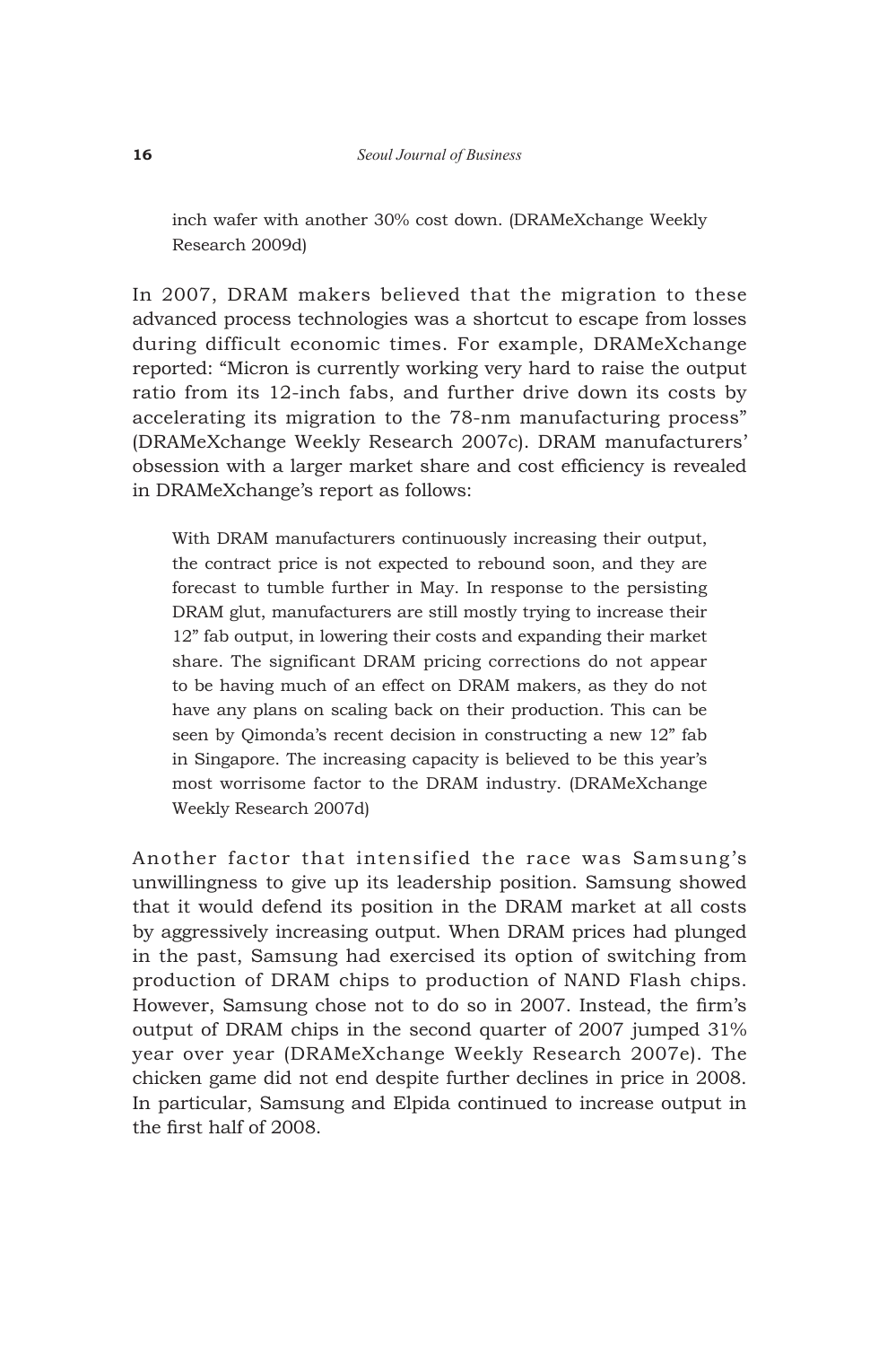#### **The 2008 Financial Crisis**

In the beginning of the second half of 2008, the industry began to make the transition from capacity race to cutbacks, signaling that the chicken game was ending. In particular, Powerchip, Elpida, and Hynix announced cutbacks in September (DRAMeXchange Weekly Research 2008a). However, the industry as a whole incurred a loss of U.S. \$8 billion for the first three quarters of 2008. As DRAM makers realized that they were in a life-and-death situation, they seriously considered cutting production as a way to conserve cash and survive.

The DRAM industry faced the worst-case scenario with the outbreak of the financial crisis in 2008. Demand was frozen and unprecedented excess capacity lingered. PC manufacturers repeatedly lowered their shipment target, reducing their DRAM purchases along with high levels of their own DRAM inventory (DRAMeXchange Weekly Research 2008a). DRAM prices collapsed further in the fourth quarter of 2008. The highest price in 2008 for a DRAM chip with 667 megahertz and 1 gigabyte was \$2.29, but the price nosedived to a low of \$0.58 in the last quarter. The price of the DDR2 512 megabit chip was lower than the chipmaker's material cost; it continued to plummet to almost the packaging and testing price. DRAMeXchange noted that with chips in this price range, there would be "no cash inflow, but only cash outflow" for DRAM manufacturers (DRAMeXchange Weekly Research 2008b). As prices continued to fall, DRAM manufacturers could no longer tolerate losses. Thus, they lowered output again and again (DRAMeXchange Weekly Research 2008d).

However, these cutback decisions came too late. DRAM makers with heavy debt were already stuck in a vicious cycle. These firms had borrowed money to increase their production volume in the boom period. With the continually plunging prices, they suffered losses for seven consecutive quarters. This continuous net cash outflow caused an operating crisis. As these companies ran out of cash, they faced the problem of covering interest payments on loans. Furthermore, in the midst of the 2008 financial crisis, liquidity risk for these firms suddenly turned into reality as a credit crunch hammered banking systems globally, pushing banks to tighten the terms of their loans. The difficulty of obtaining funding from the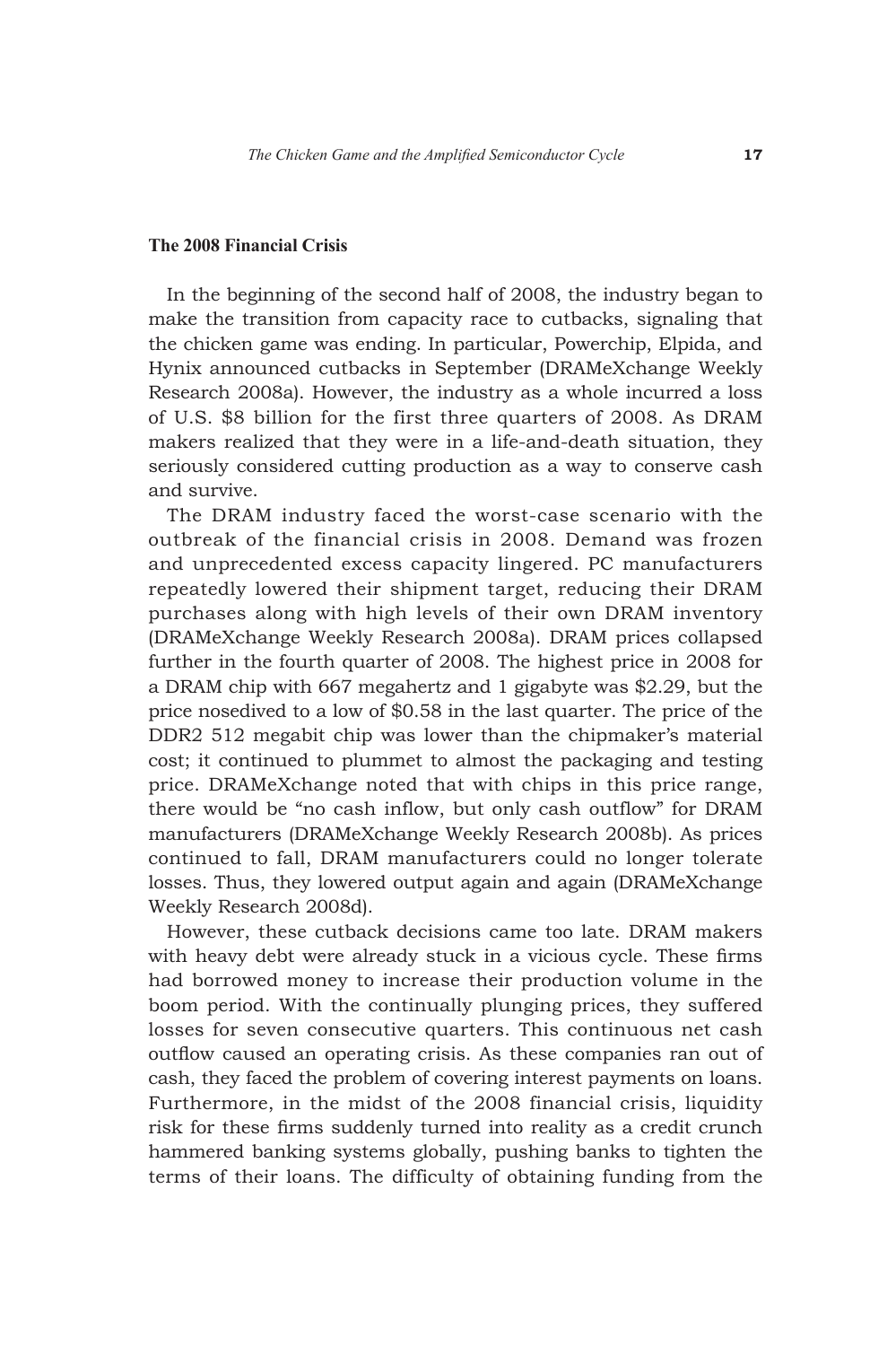capital market eventually drove them to bankruptcy. The worst-case scenario, the most negative possible outcome of the chicken game, had turned into reality. Two major industry competitors were forced to leave the industry. On January 23, 2009, Qimonda was the first to declare bankruptcy.

On the other hand, Elpida had survived for additional three years since the Japanese government decided to rescue the firm by injecting public funds in 2009 (The Yomiuri Shimbun 2012b). The Development Bank of Japan bought 30 billion yen's worth of Elpida shares (AFP 2012). The Yomiuri Shimbun (2012a) disclosed the details of this capital injection as follows:

In June 2009, Elpida received 30 billion yen of public loans via the Development Bank of Japan (DBJ) under the Law on Special Measures for Industrial Revitalization. Elpida later received another 10 billion yen from the DBJ and 100 billion yen from 14 private banks, including three megabanks, as syndicated loans.

However, the government rescue program did not save the firm. In February 2012, with \$5.6 billion in debt, it was pushed to file for bankruptcy protection from creditors. In Japan, the government's rescue program was criticized for wasting public resources in vain (The Yomiuri Shimbun 2012b). The media attributed one of the crucial strategic mistakes on the part of Elpida to its bold commitment to heavy capital spending to keep pace with the cashrich market leader, Samsung Electronics (Kubota and Uranaka 2012). In July 2012, Micron agreed to acquire Elpida. This acquisition process ended in 2013 (Tibken 2012).

#### **Problems in the Taiwanese DRAM Industry**

One can gain additional insight into the chicken game by examining what happened to Taiwanese DRAM manufacturers after the crisis. They were among the hardest hit by the worst downturn. According to DRAMeXchange, the DRAM industry had taken a total loss of \$10 billion for almost seven consecutive quarters since the beginning of 2007. The portion of loss of the Taiwanese manufacturers was 42% of the total industry loss (DRAMeXchange Weekly Research 2009a).

As explained earlier, in the chicken game, no one wants to be the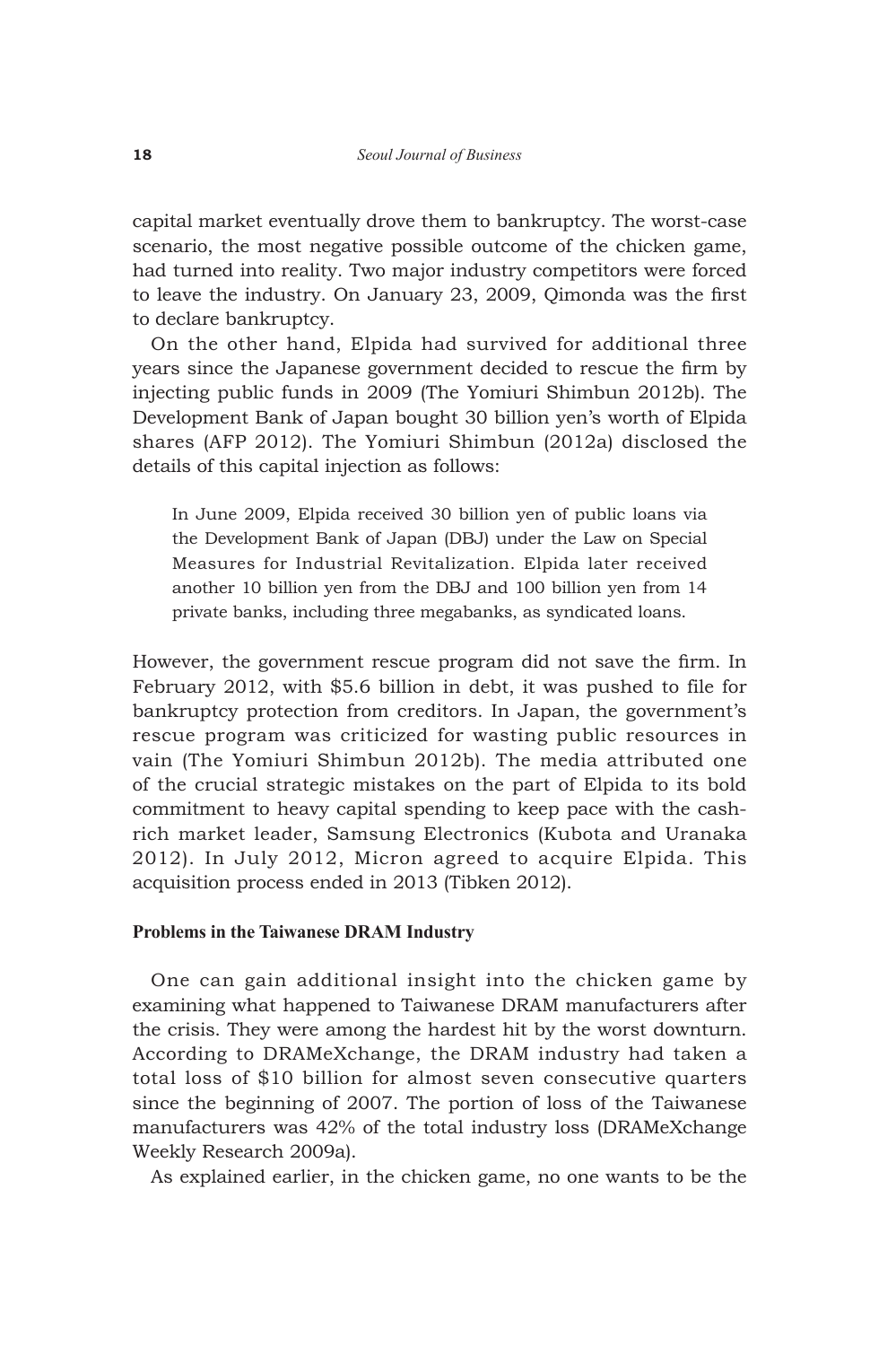| Firm<br>Fab Type |         | Capacity | Utilization Rate |  |
|------------------|---------|----------|------------------|--|
| Samsung          | 12 Inch | 350      | 89%              |  |
| Hynix            | 12 Inch | 240      | 71%              |  |
| Micron           | 12 Inch | 75       | 100%             |  |
| Elpida           | 12 Inch | 115      | 87%              |  |
| Powerchip        | 12 Inch | 130      | 23%              |  |
| Rexchip          | 12 Inch | 80       | 81%              |  |
| Nanya            | 12 Inch | 30       | 40%              |  |
| Inotera          | 12 Inch | 120      | 42%              |  |
| Promos           | 12 Inch | 100      | 15%              |  |
| Windbond         | 12 Inch | 30       | 70%              |  |
|                  |         |          |                  |  |

**Table 2. DRAM Manufacturers' Utilization Rate in March 2009**

Source: DRAMeXchange, March 2009

first to yield. The endgame looms when some players cannot tolerate the cost of staying in the game. As DRAM prices fell, Taiwanese producers, who continued to bleed losses under mounting financial pressure, were among the first to reduce output. The utilization rates of semiconductor plants in the first quarter of 2009 reflect this harsh reality (DRAMeXchange Weekly Research 2009c). As shown in Table 2, the utilization rates for Powerchip, Nanya, and Promos were 23%, 40%, and 15%, respectively. On the other hand, the rates for Samsung, Hynix, Micron, and Elpida were 89%, 71%, 100%, and 87%, respectively.

Besides cutting back their output, the substantial decline in market shares for Taiwanese manufacturers stemmed also from the drop in sales of their products to PC manufacturers. This happened because their global partners, who were struggling to utilize their own plants as much as possible, had to stop outsourcing from Taiwanese DRAM makers. For example, Hynix pulled the plug on Promos for sourcing chips. Powerchip also had a similar problem with their contract manufacturing deal with Elpida; as a result, Powerchip had to sell chips under its own brand (DRAMeXchange Weekly Research 2009e). Qimonda's bankruptcy also dramatically decreased revenues for its Taiwanese partners, Windbond and Nanya. This situation compounded the problems for the financially distressed Taiwanese DRAM makers. All these unexpected events contributed to a sharp decline in cash flow for these firms, resulting in operational problems and financial pressure related to interest payments. Despite all these imminent problems, the Taiwanese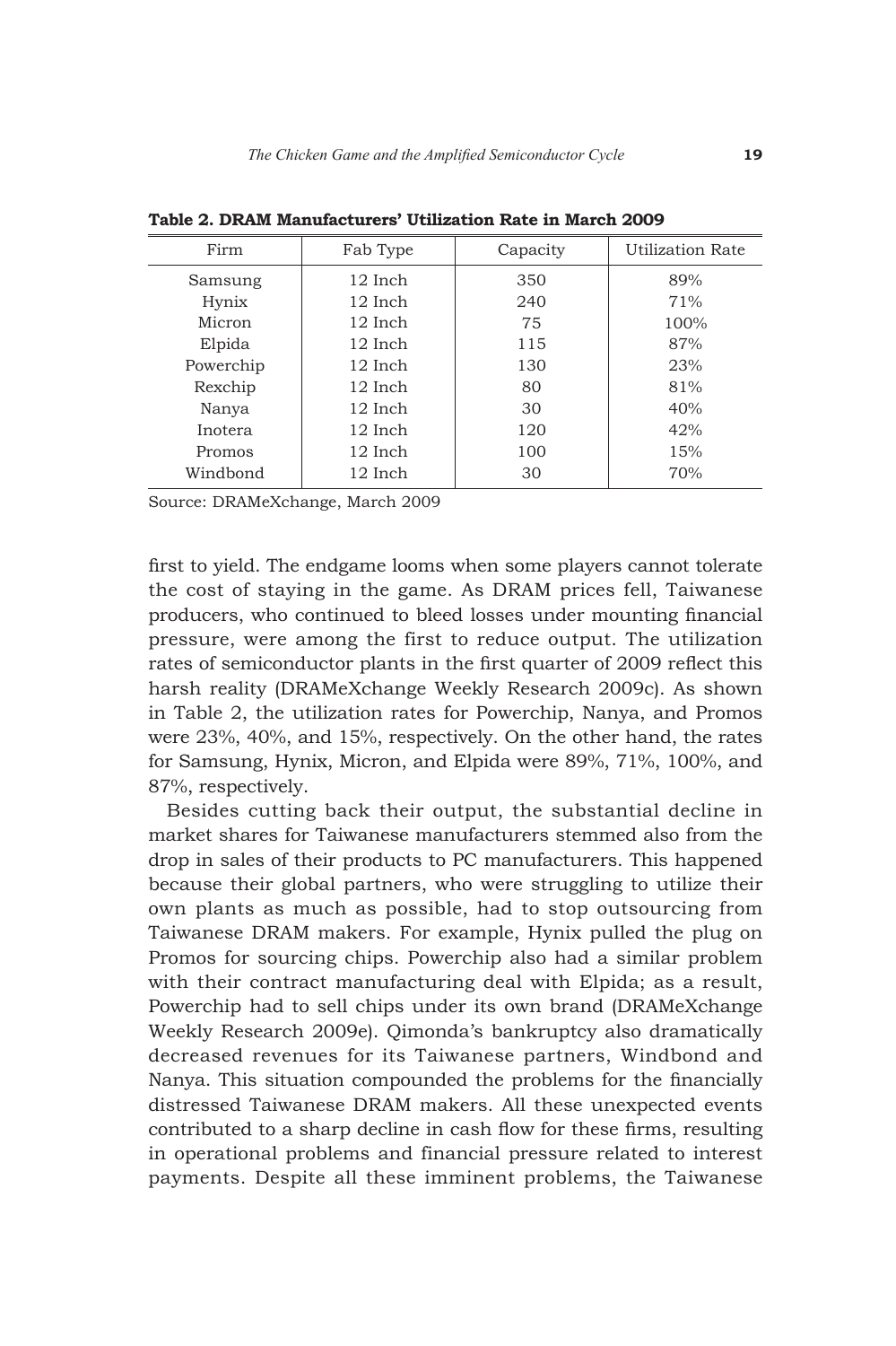DRAM makers also faced a dilemma of whether they should upgrade to the next generation of technology, 50-nm process technology, as Samsung Electronics planned to do. If they chose not to follow the leader, they risked going from bad to worse in terms of cost competitiveness.

In 2009, the imminent collapse of the entire DRAM supply chain in Taiwan pushed the Taiwanese government to seek a solution in the form of injecting bailout funds into troubled firms. Immediately, two issues attracted public attention. First, some questioned the sustainability of the Taiwanese DRAM makers' business model. Was it worthwhile to inject tax money into these seemingly failing companies? Taiwanese DRAM makers may have tried to emulate the success of TSMC, a world-class foundry in Taiwan, whose focus is on manufacturing chips for clients like Qualcomm. TSMC has maintained a policy of not developing and producing its own chips. This foundry business model has proven to be quite successful and sustainable primarily because it involves fabless semiconductor companies that do not build their own plants, instead relying on manufacturing service companies like TSMC or UMC. The question was whether this model could also apply to the DRAM industry, in which major competitors design and produce their own chips. Furthermore, the industry has been characterized by Schumpeterian competition, where new products and new processes constantly replace existing ones (Nelson and Winter 1978, 1982; Lee et al. 2010). In the strategy literature, capacity to survive in such an endlessly changing technological environment is called dynamic capabilities (Teece, Pisano, and Shuen 1997). It was rather evident that these local DRAM makers lacked dynamic capabilities to sustain themselves in this tough environment. Government officials in Taiwan realized that local chip makers lacked their own technology and could not survive without developing it (Wang 2009). Naturally, their concern was that capital injection would only delay their exit rather than enhancing business sustainability. The following quote reflects this concern:

Practically speaking, the government makes no commitment to helping local DRAM makers avoid bankruptcy, said Chen [administrator of Taiwan's Ministry of Economic Affairs bureau]. If the makers are unwilling to consider investing in self-developed technologies, the government will not necessarily inject any rescue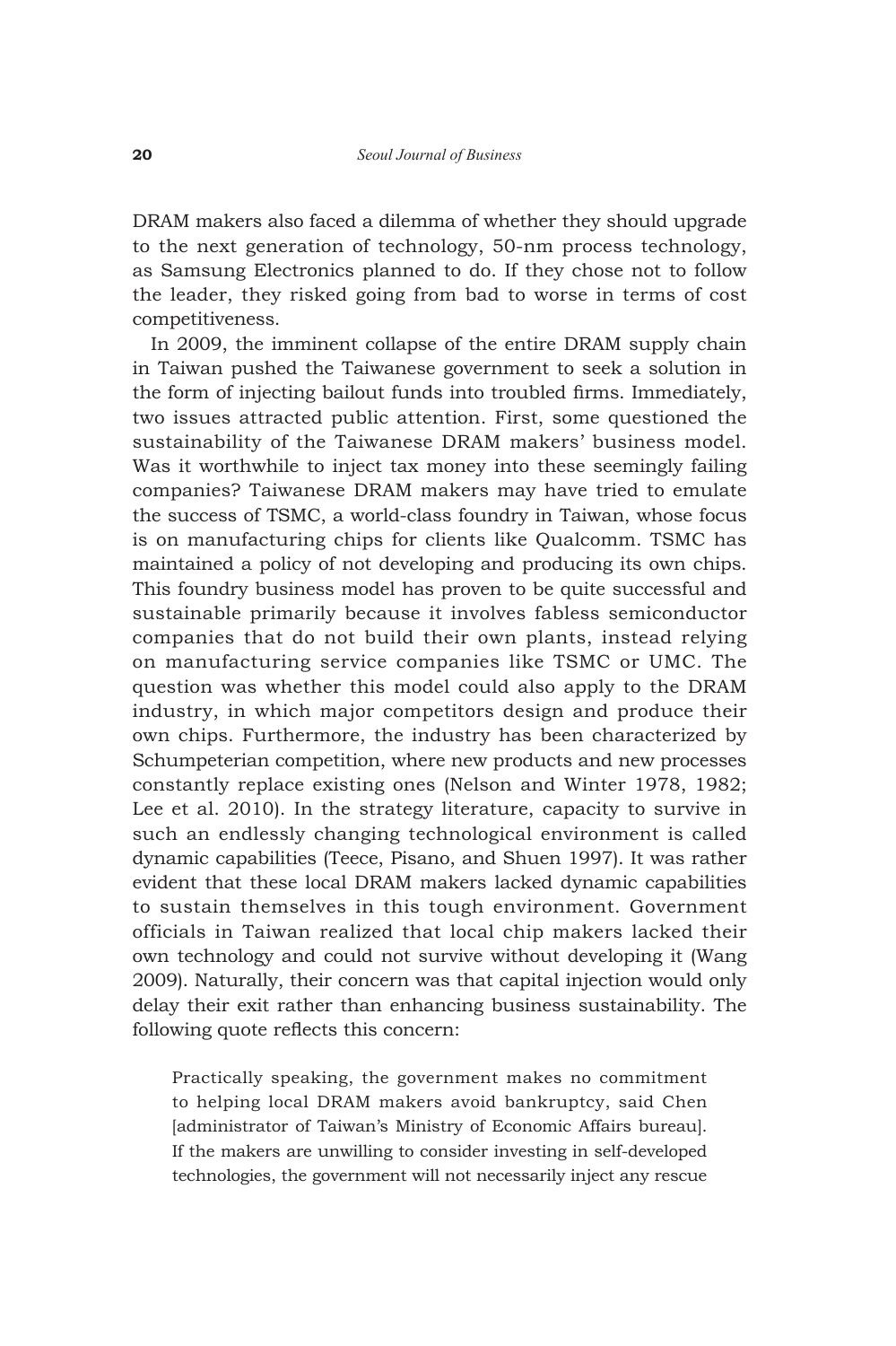aid, Chen reiterated. (DigiTimes 2009a)

Another key issue was industry consolidation. Government officials also recognized that economies of scale mattered in the industry and that the Taiwanese DRAM makers were too small to compete with the juggernaut, Samsung Electronics. In the following news article, the two necessary conditions that the government imposed for injecting any rescue aid were reported:

Fundamentally, Taiwan's government intends to inject bailout funds into the local DRAM industry under two conditions – some industry consolidation should occur and makers must show their commitment to home-grown technological development. (DigiTimes 2009a)

The Taiwanese government proposed a plan for industry consolidation by creating the Taiwan Memory Corporation (TMC), a substantial portion of which was owned by the government. The government then encouraged the Taiwanese DRAM manufacturers to sell their shares to TMC. However, conflicts of interest among stakeholders undermined this plan. Taiwanese DRAM manufacturers managed to prolong their survival by raising capital mainly through selling common stocks. In the absence of dynamic capabilities, however, their competitiveness eroded over time, and they could not keep up with the constant pressure of the race for process and product innovation.

Some recovery occurred in the second half of 2009, but it did not last long. From 2010 to 2012, the industry was characterized by chronic oversupply, primarily because of the industry's efforts toward continuous transformation from a 60-nm process in 2009 to a 30 nm process in 2012. Furthermore, PC shipments during this period declined due to the weak global economy. In addition, the rapid growth of smartphones and tablet PCs changed demand for PCs as well as commodity DRAM chips. While Samsung benefited from this rapidly growing market segment by developing and introducing mobile DRAM chips, the Taiwanese DRAM makers lacked the dynamic capabilities to respond to these new opportunities. Stuck with only manufacturing capabilities and obsolete commodity DRAM chips, most Taiwanese DRAM manufacturers eventually decided to exit the industry. The Taipei Times (2012) described the industry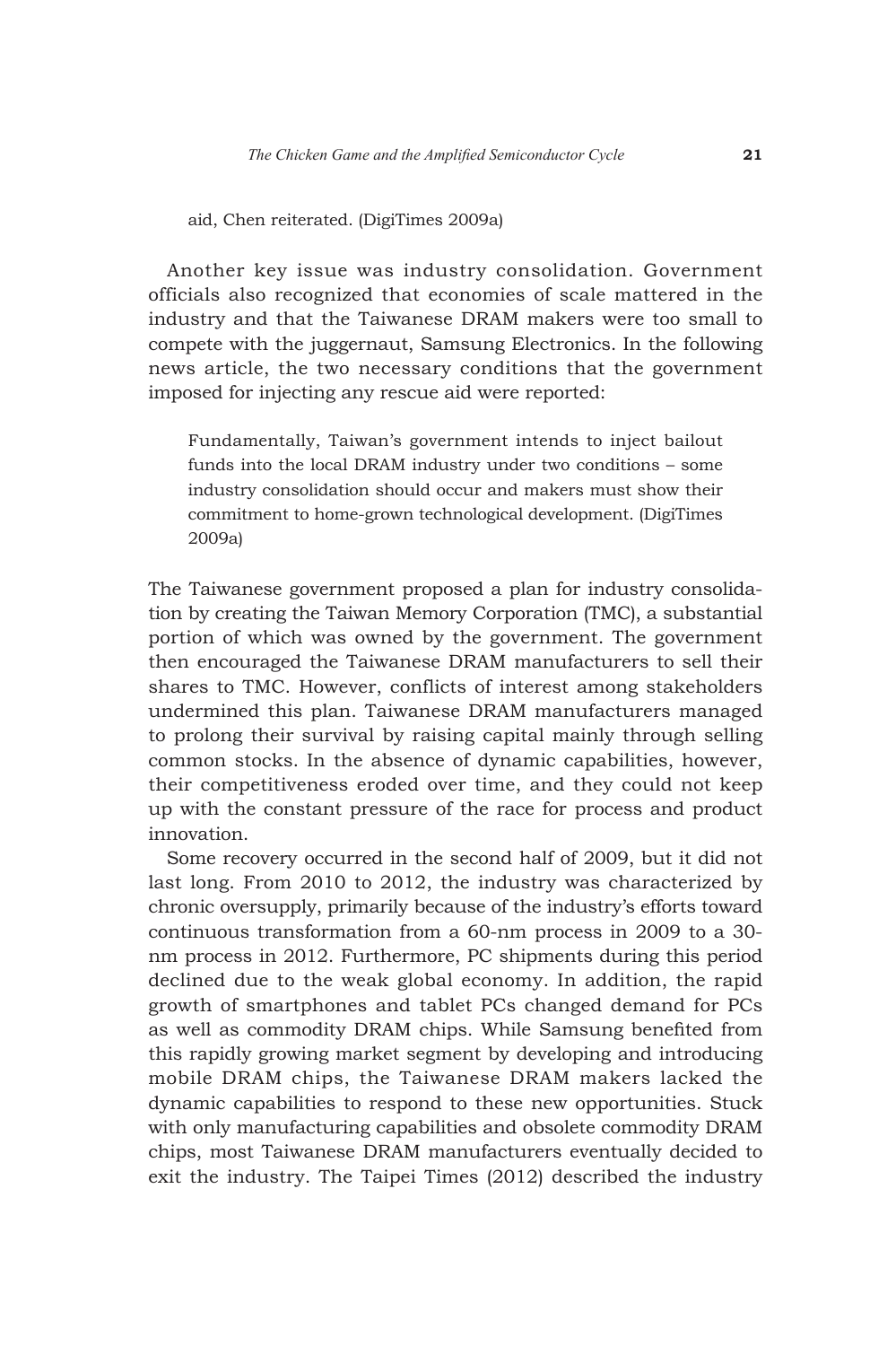transformation as follows:

In the latest shake-up in the global DRAM industry, it is evident that Taiwanese firms are reduced to playing a marginal role. Specifically, local firms that survived a severe industrial slump have wound up as bench players on Micron Technology's team to challenge industry leader Samsung Electronics…

Industry experts expect that the dramatic price fluctuations that characterized the DRAM market for decades will eventually subside. Recently, some signs of reduced price fluctuations have been visible, as three survivors, Samsung, the Micron Group, and SK Hynix, have been cooperative in restraining their capacity.

#### **Summary**

In this case analysis, I examine how such a catastrophic cycle was possible in the DRAM industry. With the supply shortage in the cyclical upturn of 2006, DRAM manufacturers expanded their production capacity. Then, competition was escalated for upgrading process technologies. All these efforts contributed to the development of a mad race to increase output despite plunging prices and mounting losses. From an individual firm perspective, the switch to advanced process technologies may have seemed like a reasonable action to avoid loss and to survive in the long run. Ironically, these efforts collectively served only to lower the chances of survival for most firms in the industry. No one anticipated how their individual choices would collectively influence supply so catastrophically. The subsequent DRAM price crash in conjunction with the credit crunch accelerated the exit of firms in financially vulnerable positions.

# **A Mechanism for Industry Transition to Stability**

The dynamics in the DRAM industry have changed; price behavior and profitability have moved from unstable cyclicality to relative stability. In the early period, the industry was characterized by what Winter (1984) called an "entrepreneurial regime," in which newcomers challenged incumbents with occasional changes in leadership. Now, the industry has transformed into a "routinized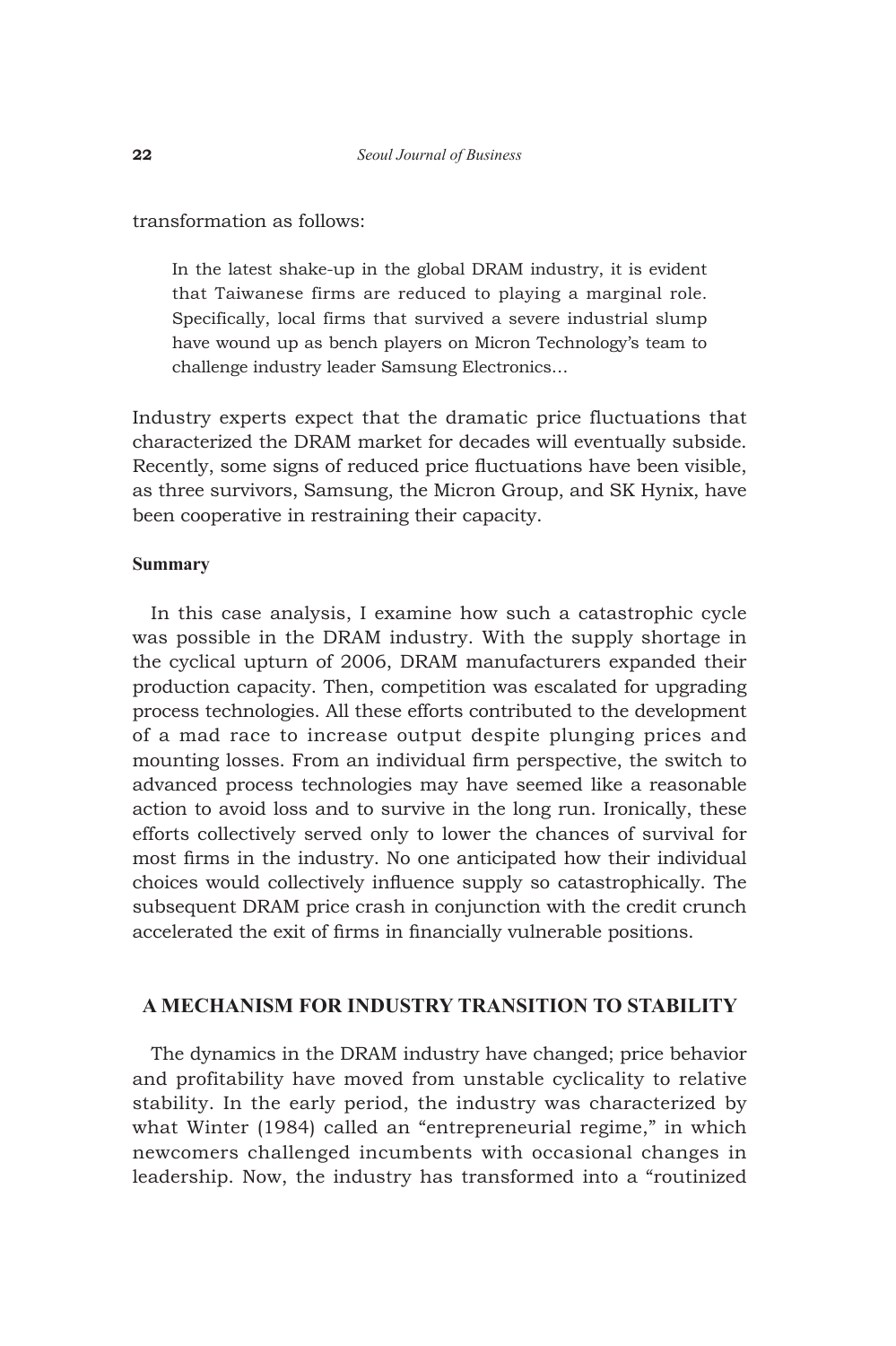regime," where the market leader's technological capacity is beyond the reach of any challenge from entrants.

Based on the case study above, I propose one hypothesis with two explicit boundary conditions. In the long run, the strategy field may build a full-blown theory encompassing the creation, persistence, and disappearance of industry cycles. At the moment, I propose a piece of this grand theory in the form of a hypothesis: The higher the amplitude of the boom and bust in an industry, the larger the leader's market share will become in the long run, and the cycle will vanish eventually as the industry becomes more concentrated. The validity of this hypothesis depends on two necessary conditions outlined below.

The first condition is rising barriers to entry over time. Industry fluctuations alone may not drive the outcomes predicted above. In the absence of entry barriers, economic booms may continuously attract newcomers who may disturb industry stability in the future. Under such circumstances, there is no guarantee that industry participants will coordinate their activities to achieve a good balance between demand and supply. In the shipping and shipbuilding industries, where entry barriers are limited, for example, this sort of coordination has proven difficult, industry profitability has fluctuated dramatically, and cyclicality has continued.

Gort and Klepper (1982) proposed that as an industry moves from early stages to later stages, the cumulative stock of innovations may begin to favor incumbents, operating as an entry barrier. This is a defining characteristic of a routinized regime (Winter 1984). Indeed, product and process innovation in the DRAM industry has been crucial for competitive advantage, as mentioned earlier. For a long time, the possibilities for improving products and processes seemed endless, and Samsung Electronics was able to widen the gap between itself and laggard firms. On the other hand, innovation possibilities in the flat panel industry have been more limited, leaving room for latecomers to catch up with the market leader by increasing capacity and undercutting prices. The "crystal cycle", as it is known in this industry, is unlikely to generate the predicted outcomes in the near future, and the cyclicality associated with shortage and oversupply of flat panels is likely to persist much longer.

The second condition for the prediction above is the absence of technological change outside the industry, which often helps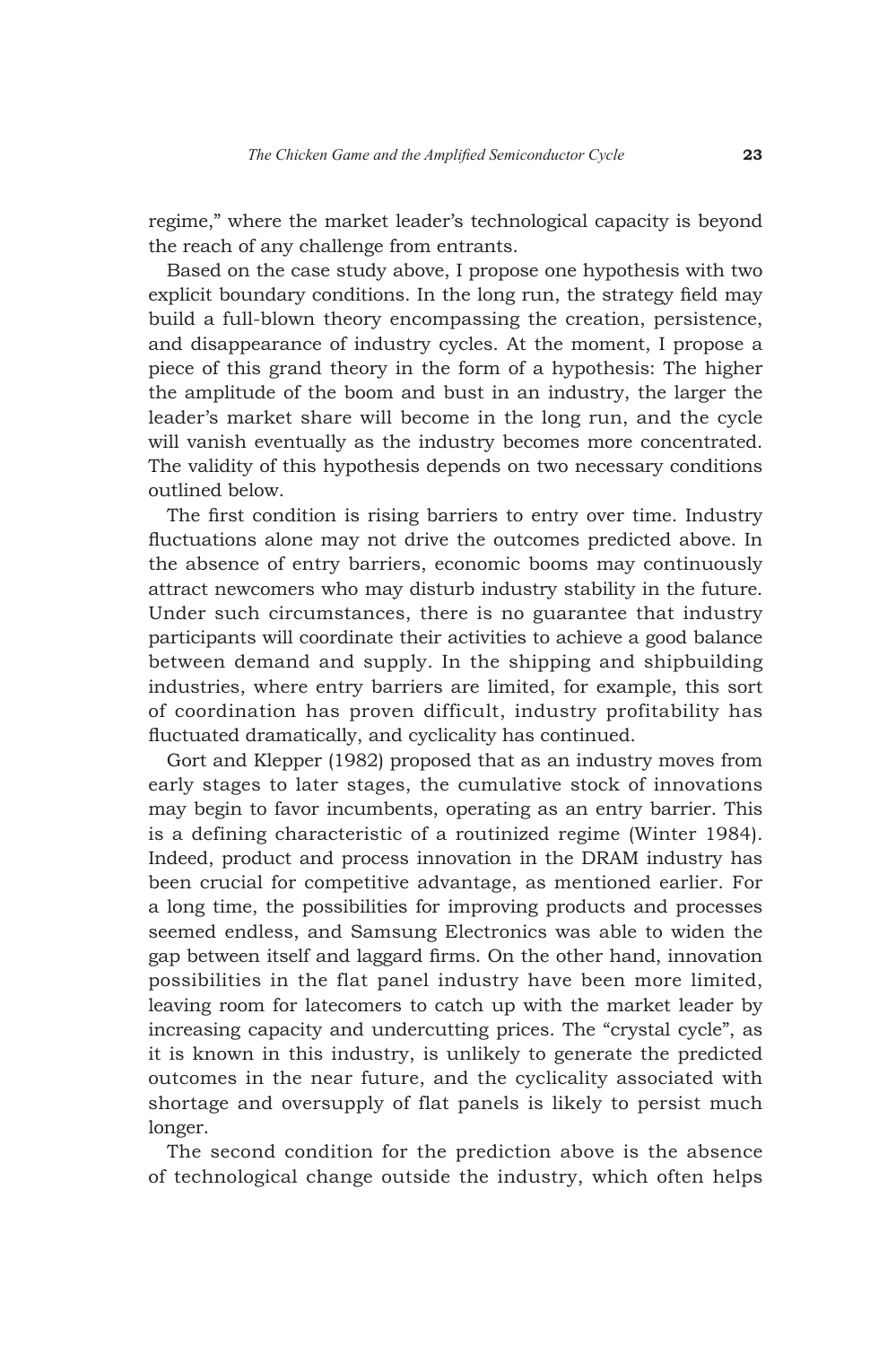entrants challenge incumbents (Schumpeter 1934; Winter 1984; Tushman and Anderson 1986; Cohen and Levin 1989; Anderson and Tushman 1990; Tripsas 1997). Schumpeter (1927) conceptualized creative destruction of this kind as a trigger of industry fluctuation. For example, in the automobile industry, major changes may happen in the future in the form of alternative designs, such as electric or fuel cell vehicles, which may potentially replace vehicles with internal combustion engines, the industry's dominant design for more than half a century (Abernathy and Utterback 1978). If such a major change does indeed happen, it will disturb industry stability as entrants jump into the fray to take advantage of opportunities. In the DRAM industry, however, no such major change has happened over the last three decades. Some touted the commercial possibilities of alternatives to DRAM chips (e.g., PRAM), but no viable alternative has been realized, nor will there be one in the near future. In the absence of such exogenous creative destruction, industry fluctuations stemmed from mismatches between supply and demand, as industry participants were not able to coordinate capacity investments. In the case described here, the amplified fluctuations accelerated evolution of the industry to a stable state.

Now, let us consider why higher amplitudes in an industry cycle accelerate firm exit, leading to industry stabilization. The evolution of the DRAM industry indicates that firms with high cost structures or those with prior capital investment based on heavy debts may be vulnerable to the effects of amplified cyclicality. More specifically, the crisis for these firms stems from their exposure to risk from both operating and financial leverage. Operating leverage measures a firm's fixed costs as a percentage of its total costs. In cases of high operating leverage, a firm is exposed to higher risk because small fluctuations in sales magnify fluctuations in profit. When a price goes below its average cost, the firm begins to bleed a loss. On the other hand, financial leverage means the use of borrowed money to increase production volume. It is measured as the ratio of total debt to total assets. In cases of high financial leverage, the firm is exposed to risk of bankruptcy during economic downturns when sales go down, cash reserves to cover interest payments are inadequate, and external financing is not possible.

The crisis of Corning after the burst of the dot-com bubble illustrates the ramifications of these two types of leverage. At the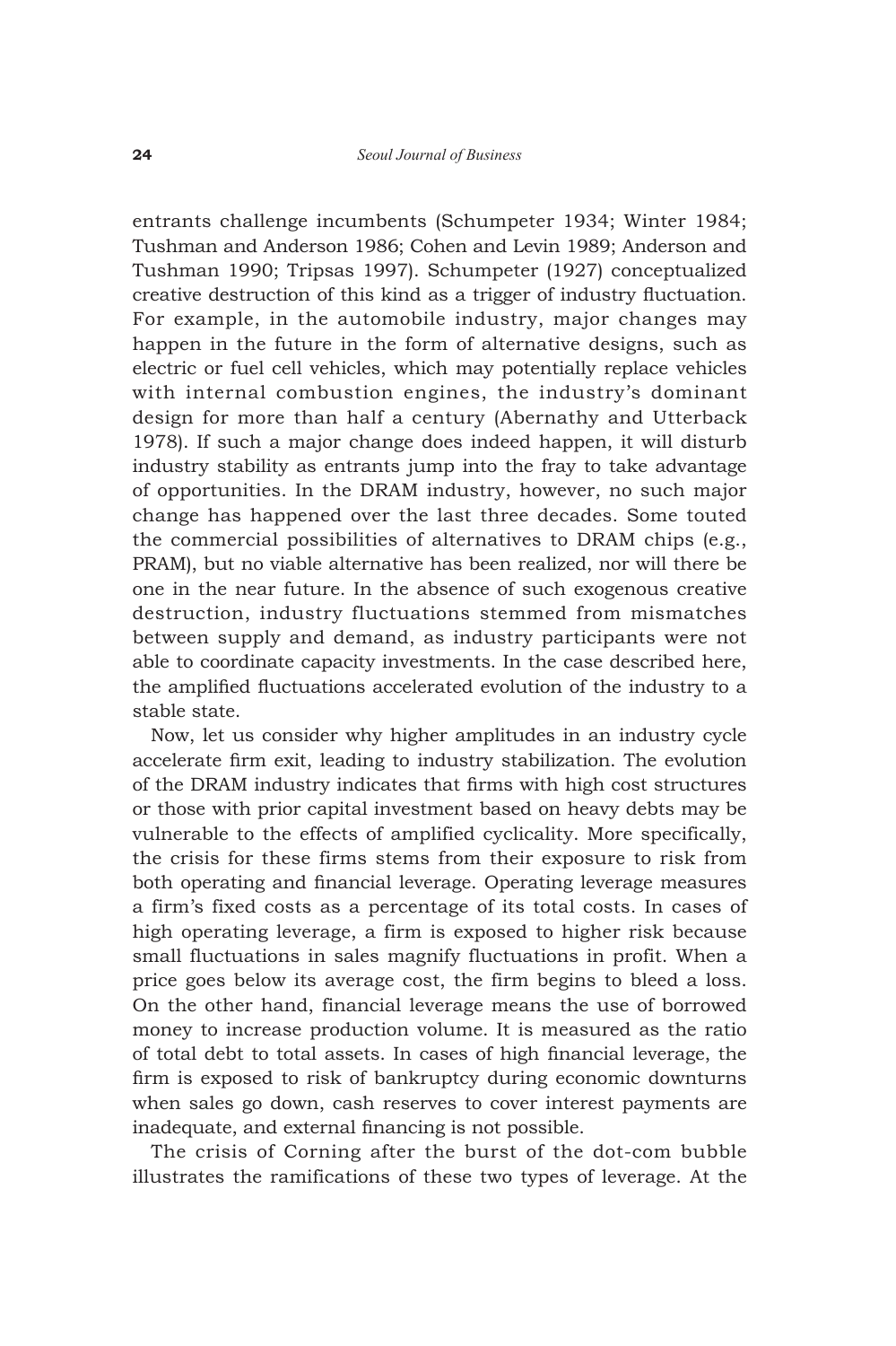turn of the new millennium, Corning sold off its cash-producing businesses and expanded its fiber optics business, which was growing rapidly prior to 2001. This strategic choice changed the underlying nature of risk in the company's business portfolio such that its operating leverage increased dramatically. Lacking understanding of this change, Corning added financial leverage in order to acquire a fiber optics company, Pirelli's U.S. subsidiary, and to benefit from the fast growth in this market. The combination of high operating leverage and financial leverage almost led to bankruptcy for Corning during the severe downturn caused by the meltdown of the dot-com bubble.

Firms in the DRAM industry tend to allocate a large portion of their expenditures to fixed costs, such as investment for increasing capacity or investment for product and process innovation. This tendency naturally exposes firms to risk from high operating leverage. However, this is a necessary condition to stay in the DRAM business. Unless a firm invests in capacity in anticipation of rising demand, it will lose its market share and any cost advantages associated with economies of scale. Unless the firm invests in product innovation, it will be stuck with existing products, which will eventually be replaced by rivals' new products in the next round of the race. Unless DRAM firms invest in process innovation, their average costs will be higher than those of their rivals. When the price goes below a firm's average cost, the firm will incur a loss. In addition, the DRAM industry has witnessed a trend toward increased fixed costs, primarily due to the steeply rising costs of production equipment for accommodating larger wafers and almost yearly migration to smaller design rules (West 1996). Rising fixed costs result in use of financial leverage. In the case presented here, most DRAM manufacturers could not rely on internal financing alone. In sum, the factors discussed above contributed to the increased risk from financial leverage during the 2008 downturn for DRAM firms. This, in turn, explains why the amplification of an industry cycle hastened the exit of less competitive firms.

## **CONCLUSION**

In the midst of the 2008 financial crisis, the DRAM industry witnessed an unprecedented level of instability, with DRAM prices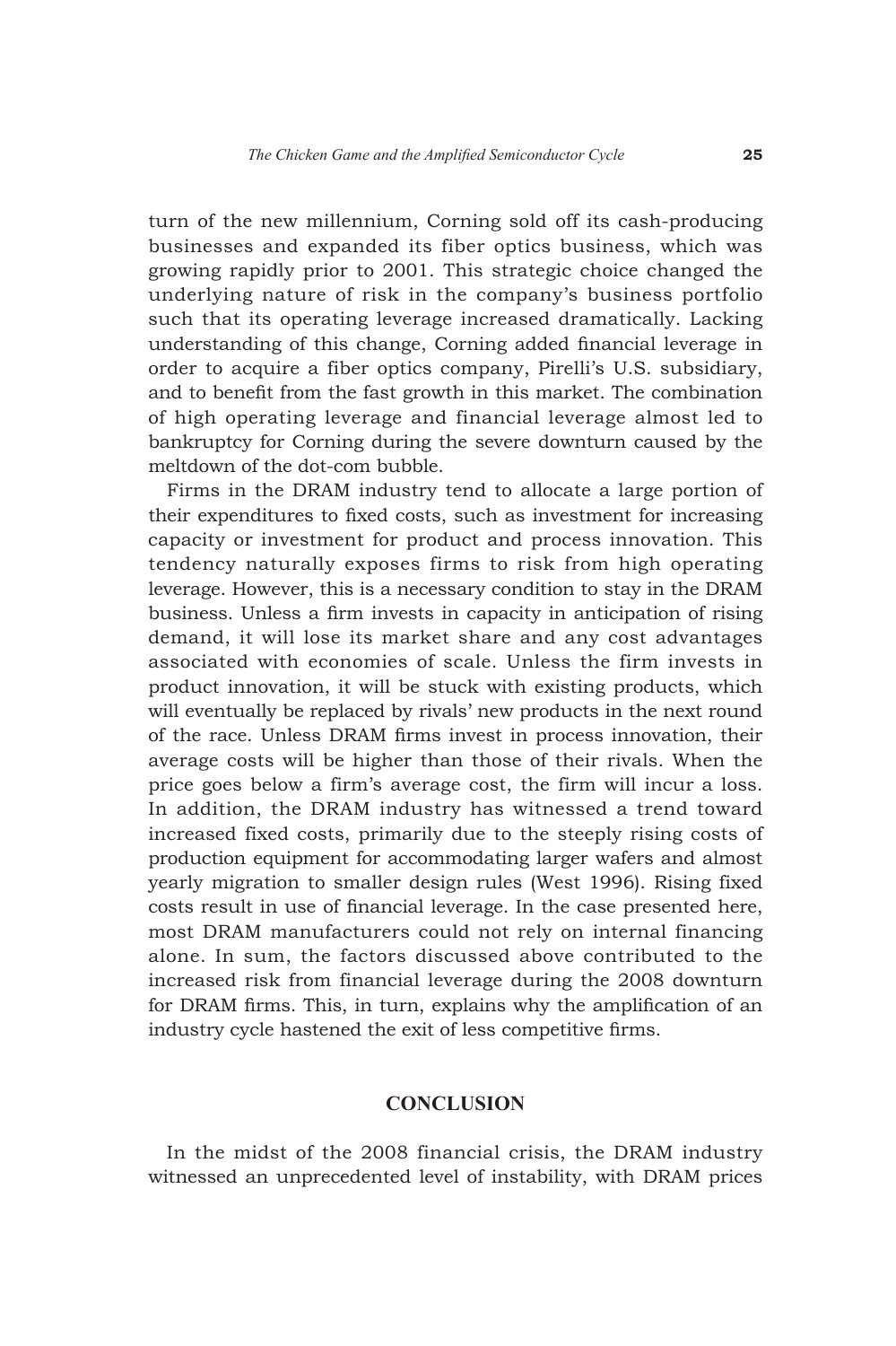plummeting below the chipmaker's material cost. The amplification of the industry cycle accelerated the exit of vulnerable firms with heavy financial leverage, transforming the industry into an oligopoly with three main players, Samsung Electronics, SK Hynix, and the Micron Group. In general, the presence of irregular industry cycles makes it difficult for firms to formulate their strategies. Poor timing of capital investment may lead even industry leaders to lose their competitive advantage. Indeed, many firms do not fully understand the implications of these cyclic effects; as a consequence, they do not cope with them effectively (Hambrick and Schecter 1983). Exacerbating the situation, the issue has long been neglected in strategy research (Mascarenhas and Aaker 1989; Mathews 2005).

The present paper explores under what conditions industry instability with irregular cycles persists or evolves to a stable state. Empirical research on industry evolution (Abernathy and Utterback 1978; Gort and Klepper 1982; Klepper and Graddy 1990; Klepper 1996) identified the inter-temporal pattern of industries, which move through well-defined stages over time to a stable state with maturity. Yet, previous studies cannot explain why unstable industry cycles sometimes persist in mature industries, such as shipping and shipbuilding. The term "maturity" comes from biology; it invokes the image of a living organism following a predetermined path until its death. This biological analogy may not be unambiguously applicable to industries characterized by the perennial gale of creative destruction, which often resets the cycle of an industry (Schumpeter 1927, 1934). What is missing in the literature is articulation of the boundary conditions under which an industry evolves or does not evolve to stability.

The case study in this paper sheds light on why the cycle in the DRAM industry was amplified in the first place and how the amplification transformed the industry into an oligopoly. The nature of competition (characterized by Moore's Law) has constantly pushed industry participants to reduce the per-unit cost of computing power by (1) moving quickly to the latest process technology and (2) expanding capacity. This competition, over time, steeply increased the costs of staying in business in the DRAM industry; as a consequence, most industry participants had to use heavy financial leverage.

The intensity of the mad race or "chicken game" between 2006 and 2008 stemmed partly from industry participants' obsession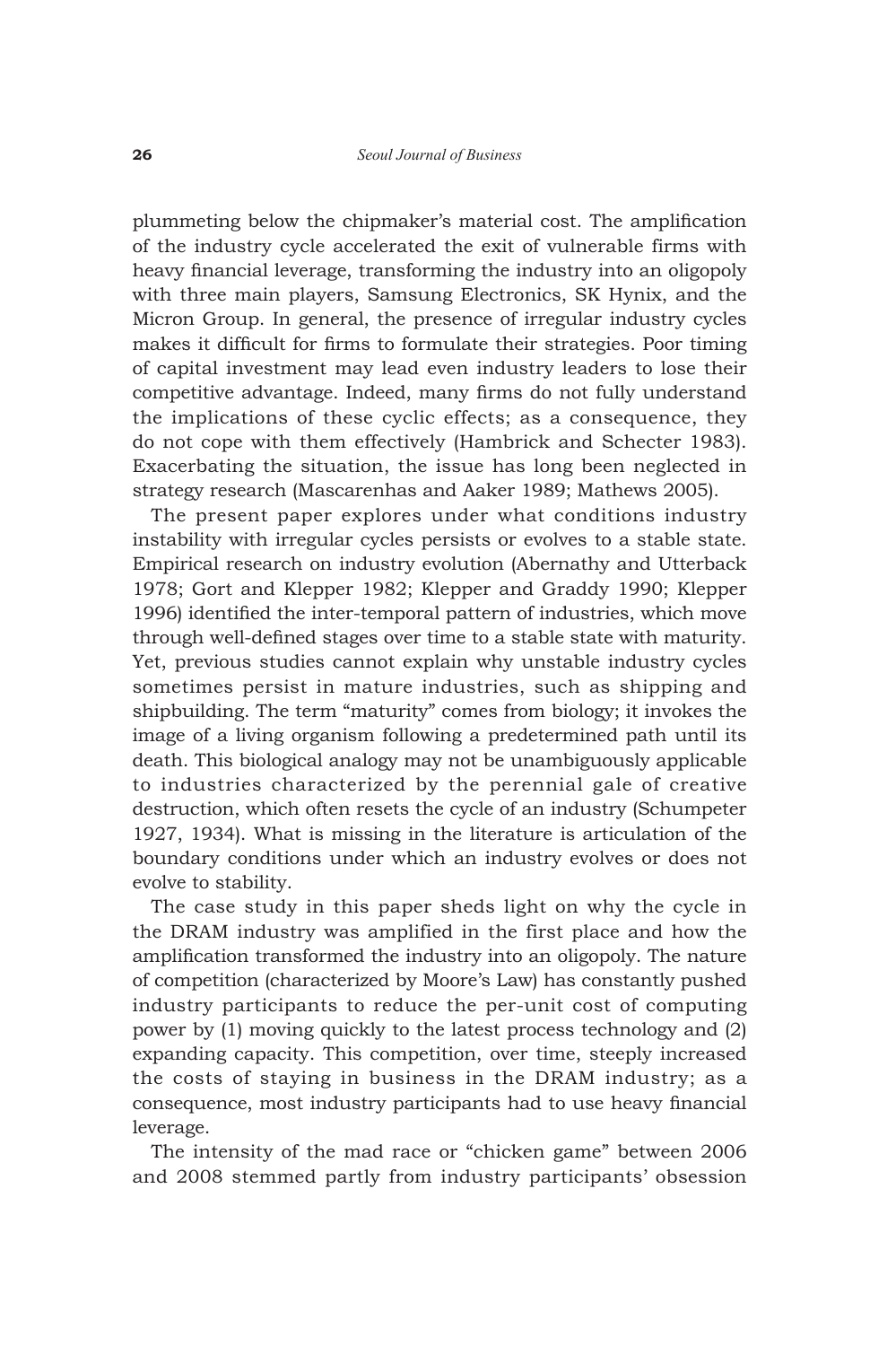with size and process innovation for cost effectiveness and longterm survival. From the individual firm perspective, the decision to expand capacity and to adopt the latest process technology may have seemed like a reasonable action to reduce average costs and avoid loss, but the industry as a whole suffered from the oversupply of an unexpectedly large volume of DRAM chips. A sharp transition from the boom to the bust devastated the majority of firms with high levels of financial leverage. However, in industries where barriers to entry are weak, as is the case in the shipping and shipbuilding industries, future booms will continue to attract newcomers, which will block the transition to stability. I predict that this is less likely to happen in the DRAM industry because barriers to entry are now beyond the reach of most entrants.

The mechanism of industry transition to stability identified in this paper is primarily based on observation of the evolution of the DRAM industry. This mechanism may not be at work in other industries. More systematic theoretical work is needed to deepen our understanding of the conditions under which industry cyclicality persists or evolves to a stable state. Future studies may analyze and validate the aforementioned mechanism more systematically through use of computational modeling tools. In addition, case studies from other cyclical industries will enrich our understanding of industry cycles. We still do not fully understand why firms engage in overinvestment to increase capacity, which is a key precursor of industry cycle amplification. Some of the details observed in the DRAM industry may be specific to the industry; others may be applicable to other industries. Additional case studies in this direction may enrich our understanding of motives for overinvestment and its relationship with industry cyclicality.

#### **REFERENCES**

- Abernathy, W. J. and J. M. Utterback (1978), "Patterns of Industrial Innovation," *Technology Review*, 80, 41-47.
- AFP (2012), http://www.smh.com.au/business/world-business/japanselpida-to-be-delisted-from-tokyo-exchange-20120328-1vxd6.html.
- Anderson, P. and M. L. Tushman (1990), "Technological Discontinuities and Dominant Designs: A Cyclical Model of Technological Change," *Administrative Science Quarterly*, 35, 604–633.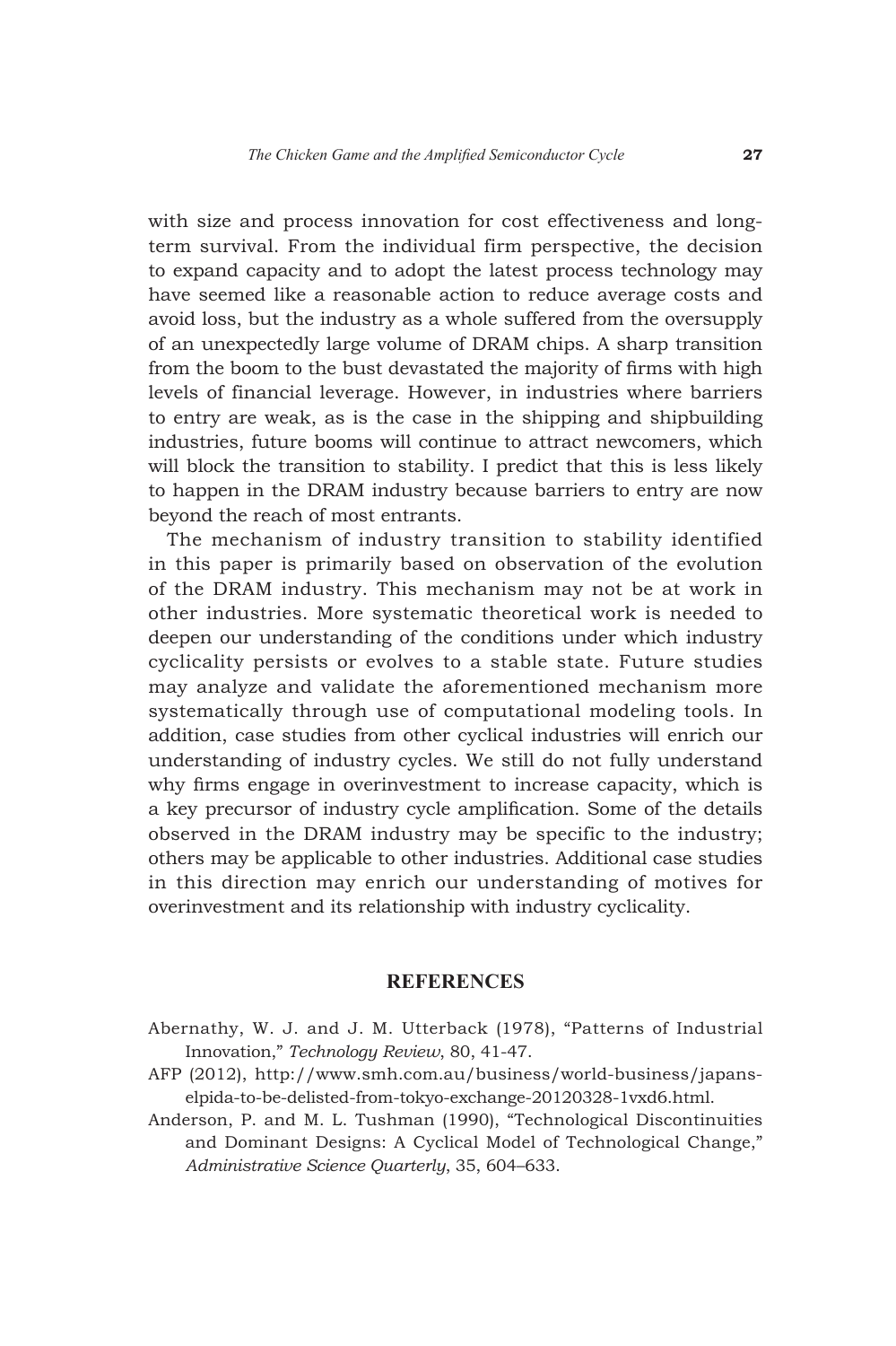- Angel, D. P. (1994), *Restructuring for Innovation*: *The Remaking of the US Semiconductor Industry*. New York: The Guildford Press.
- Casadesus-Masanell, R., D. Yoffi, and S. Mattu (2004), "Intel Corporation: 1968-2003," Harvard Business Case: 9-703-427. Boston, MA: Harvard Business School Publishing.
- Cohen, W. M. and R. C. Levin (1989), "Empirical Studies of Innovation and Market Structure," In *Handbook of Industrial Organizations*: Volume II, R. Schmalensee and R. D. Willig eds, New York: North-Holland.
- DigiTimes (2009a), http://www.digitimes.com/news/a20090107PD203.html
- DigiTimes (2009b), http://www.digitimes.com/topic/rescuing\_the\_dram\_ industry/a00122.html.
- DRAMeXchange Weekly Research (2007a), January 30. http://www. dramexchange.com/WeeklyResearch/MarketView/.
- DRAMeXchange Weekly Research (2007b), February 27. Ibid.
- DRAMeXchange Weekly Research (2007c), April 10. Ibid.
- DRAMeXchange Weekly Research (2007d), May 2. Ibid.
- DRAMeXchange Weekly Research (2007e), July 17. Ibid.
- DRAMeXchange Weekly Research (2007f), July 31. Ibid.
- DRAMeXchange Weekly Research (2008a), October 1. Ibid.
- DRAMeXchange Weekly Research (2008b), December 2. Ibid.
- DRAMeXchange Weekly Research (2008c), December 17. Ibid.
- DRAMeXchange Weekly Research (2008d), December 23. Ibid.
- DRAMeXchange Weekly Research (2009a), January 13. Ibid.
- DRAMeXchange Weekly Research (2009b), February 10. Ibid.
- DRAMeXchange Weekly Research (2009c), March 31. Ibid.
- DRAMeXchange Weekly Research (2009d), April 14. Ibid.
- DRAMeXchange Weekly Research (2009e), May 12. Ibid.
- Gort, G. and S. Klepper (1982), "Time Paths in the Diffusion of Product Innovations," *Economic Journal*, 92, 630-653.
- Hambrick, D. C. and S. M. Schecter (1983), "Turnaround Strategies for Mature Industrial-Product Business Units," *Academy* of *Management Journal,* 26, 231-248.
- Hardy, J. (2013), http://www.forbes.com/sites/jimhandy/2013/03/22/isthe-semiconductor-cycle-dead/.
- Klepper, S. (1996), "Entry, Exit, Growth, and Innovation over the Product Life Cycle," *American Economic Review*, 86, 562-583.
- Klepper, S. and E. Graddy (1990), "The Evolution of New Industries and the Determinants of Market Structure," *Rand Journal of Economics*, 21, 27- 44.
- Kubota, Y. and T. Uranaka (2012), http://www.reuters.com/article/2012/ 02/27/us-elpida-idUSTRE81Q0OQ20120227.
- Intel (2015), http://www.intel.com/content/www/us/en/silicon-innovations/ moores-law-technology.html.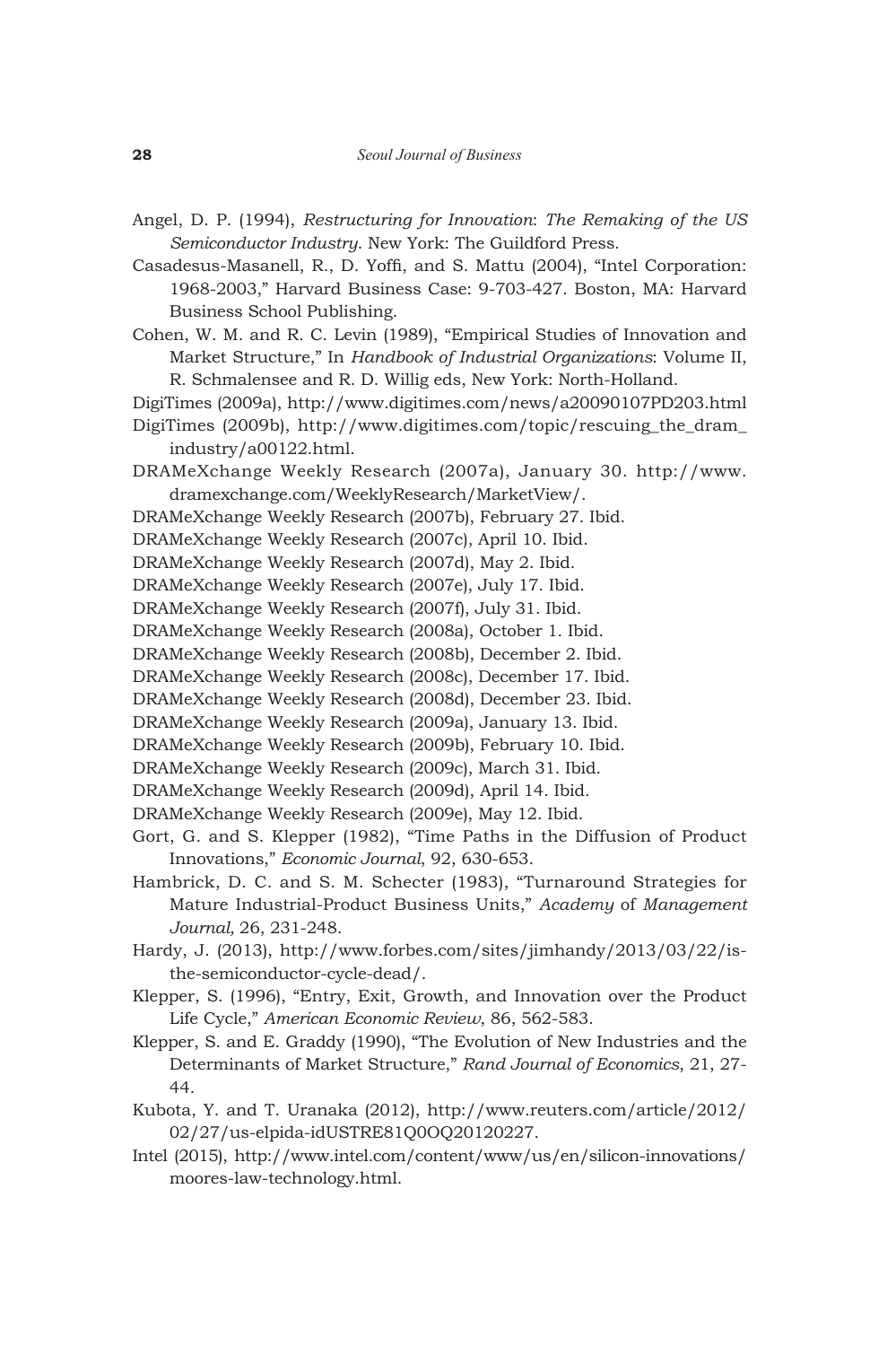- Lee, J. (2003), "Innovation and Strategic Divergence: An Empirical Study of the U.S. Pharmaceutical Industry from 1920 to 1960," *Management Science*, 52, 1838-1848.
- Lee, J., S. Park, Y. Ryu, and Y. Baik (2010), "A Hidden Cost of Strategic Alliances under Schumpeterian Dynamics," *Research Policy*, 39, 229- 238.
- Lieberman, M. B. and D. B. Montgomery (1988), "First-mover Advantages," *Strategic Management Journal*, 9, 41-58.
- Mascarenhas, B. and D. A. Aaker (1989), "Strategy over the Business Cycle," *Strategic Management Journal*, 10, 199-210.
- Mathews, J. A. (2005), "Strategy and the Crystal Cycle," California *Management Review*, 47, 6-32.
- Mitchell, W. (1991), "Dual Clocks: Entry Order Influences on Incumbent and Newcomer Market Share and Survival When Specialized Assets Retain their Value," *Strategic Management Journal*, 12, 85-100.
- Nelson R. R. and S. G. Winter (1978), "Force Generating and Limiting Concentration under Schumpeterian Competition," *Bell Journal of Economics*, 9, 524–548.

 (1982), *An Evolutionary Theory of Economic Change*. Cambridge, MA: Belknap Press of Harvard University Press.

- Phillips, A. 1971. *Technology and Market Structure: A Study of the Aircraft Industry*. Lexington, MA: D.C. Heath.
- Schumpeter, J. A. (1927), "The Explanation of the Business Cycle," *Economica*, 21, 286-311

 (1934), *The Theory of Economic Development*. Cambridge, MA: Harvard University Press.

- Shih, W. and C. Chien (2013), "Powerchip Semiconductor Corporation," Harvard Business Case: 9-609-063, Boston, MA: Harvard Business School Publishing.
- Shin, J. and S. Chang (2008), *Secret of Success in Samsung Electronics' Memory Business*. Seoul: Samsung Economic Research Institute.
- Spence, A. M. (1981), "The Learning Curve and Competition," *Bell Journal of Economics*, 12, 49-70.
- Teece, D.J., G. Pisano, and A. Shuen (1997), "Dynamic Capabilities and Strategic Management," *Strategic Management Journal*, 18, 509–533.
- Tibken, S. (2012), http://online.wsj.com/articles/SB100014240527023042 99704577502332271971556.
- Taipei Times (2012), http://www.taipeitimes.com/News/editorials/ archives/2012/07/09/2003537286.
- Theotokas, I. and G. Harlaftis (2009), *Leadership in World Shipping: Greek Family Firms in International Business*. London: Palgrave Macmillan.
- Tripsas, M. (1997), "Unraveling the Process of Creative Destruction: Complementary Assets and Incumbent Survival in the Typesetter